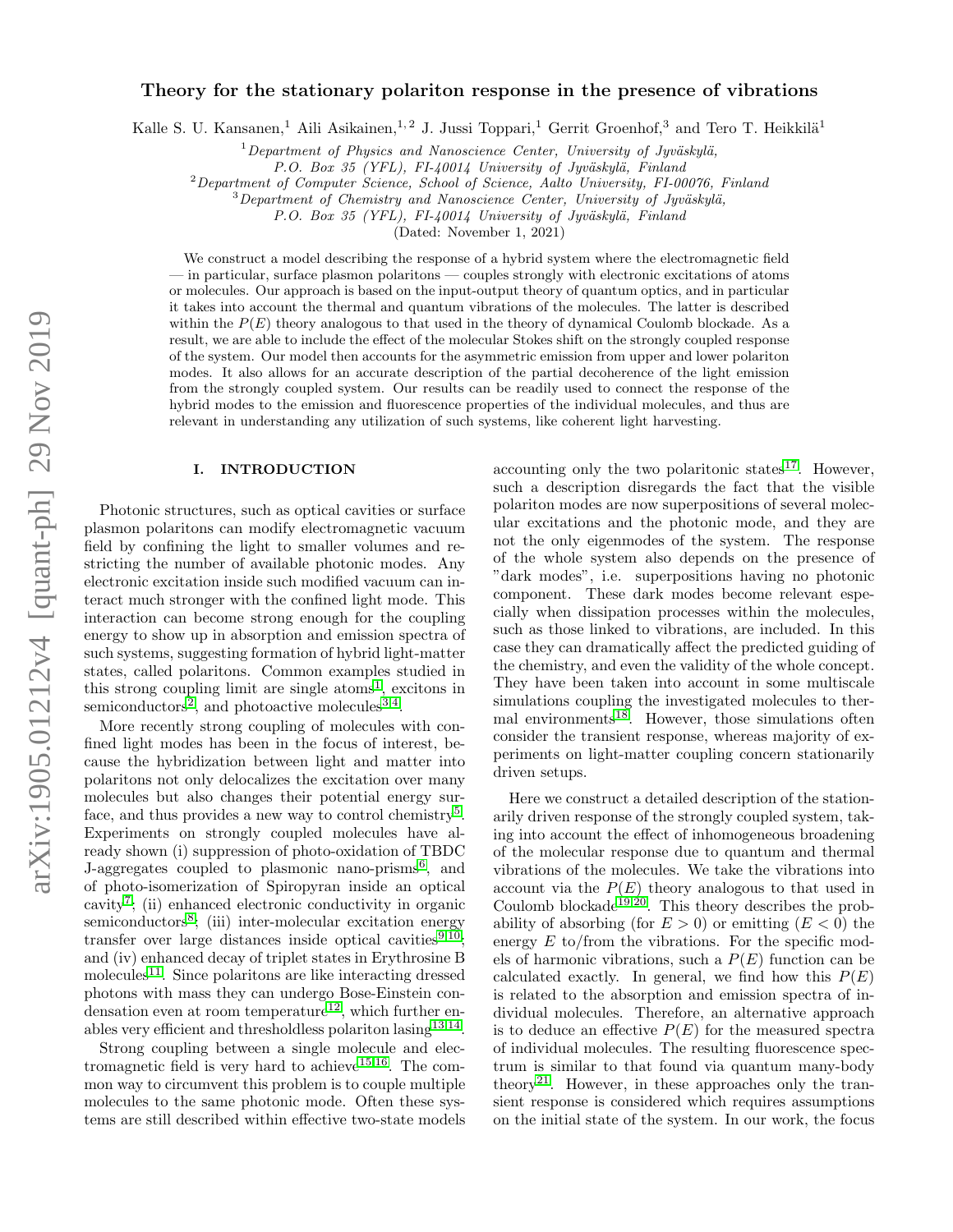

<span id="page-1-0"></span>FIG. 1. a) The measurement setup in which a surface plasmon polariton is excited on an interface where it can strongly couple to molecules. b) Schematic with relevant parameters to the input-output formalism.

is on the stationary response, in which case different conservation laws and their explicit breaking come into the focus. What is more, we connect this fluorescence spectrum directly to the absorption/emission spectrum of the strongly coupled system. In a certain limit of parameters, the resulting inhomogeneous broadening of the molecular absorption/emission then determines the linewidth of the polariton modes. In particular, our model explains the asymmetric emission spectra of upper and lower po-laritons seen in many experiments<sup>[22](#page-12-11)[–27](#page-12-12)</sup>, as well as the varying polarization of that emission depending on the quantum coherence of the system as shown recently<sup>[22](#page-12-11)</sup>.

Besides the detailed description of the vibrations we include polarization of the confined light field and the positions of the molecules. The position of a molecule with respect to the light field only amounts to a phase factor to the light-matter coupling but collectively it leads to experimentally observable effects. Perhaps the most striking effect is the superradiance due to coherent emission described by Dicke in the  $1950's^{28}$  $1950's^{28}$  $1950's^{28}$ , but conversely it is seen in the usual experiments where many molecules are distributed over a region larger than the light wavelength. On the other hand, the polarization of the light and the transition dipole moment of a molecule determine whether there is coupling at all: if these directions are perpendicular, the coupling vanishes. This provides another way to control light-matter interaction which could be used in applications<sup>[29](#page-12-14)</sup>. In this article we describe both the incoherent and coherent limits of polaritonics.

Although many aspects of our theory can be generalized to any confined light mode, like resonances of Fabry-P<sub>e</sub> erot cavities, here we focus in particular on surface plasmon polaritons (below, plasmons) driven by an external light field. Plasmons are evanescent like electromagnetic modes propagating along metal-dielectric surface with a 2D momentum  $\vec{k}$  along the surface. In general they have a non-linear dispersion  $\omega(\vec{k})$ , and due to the evanescent nature their electromagnetic field is highly confined to the surface. Because of this confinement, the dipolar coupling to molecular excitations residing at the surface can be made strong<sup>[3](#page-11-2)[,23](#page-12-15)</sup> leading to the observed avoided

crossing between the two systems and thus offering possibility to control photochemical reactions. A typical way to launch plasmons is via Kretschmann configuration, i.e. coupling an external electromagnetic field to the surface modes via a prism<sup>[30](#page-12-16)</sup>. In this setup the angle with which the light enters the prism determines a specific plasmon  $\vec{k}$  vector. Hence, in this work we concentrate on a single plasmon mode with defined  $\vec{k}$  and a generic frequency  $\omega_c$ .

To be specific, we consider the plasmon–molecule system in the strong-coupling regime. We describe the plasmon by a single bosonic mode c of frequency  $\omega_c$  and a given polarization  $\hat{u}_{pl}$  with respect to its wavevector  $k$ . A concrete example of such a plasmon is the surface plasmon polariton traveling along an interface in the xy-plane in the y-direction with  $\hat{u}_{pl} = (0, \sin \beta, \cos \beta)$ as in Fig. [1a](#page-1-0). The plasmon interacts with  $N$  identical molecules<sup>[31](#page-12-17)</sup> which we approximate as two-level systems with transition frequency  $\omega_m$ . We denote the rising (lowering) operator of a molecule with  $\sigma_j^{\dagger}(\sigma_j)$ . As in typical experiments, we assume that the electric dipole moments of the molecules point in uniformly random directions  $\hat{n}_i$ . Following the standard approach of quantum optics  $(32,33)$  $(32,33)$  $(32,33)$  $(32,33)$ , the Hamiltonian of the strong-coupled system is in the rotating wave approximation  $(\hbar = 1)$ 

$$
H_{s-c} = \omega_c c^{\dagger} c + \sum_{j=1}^{N} \left( \omega_m \sigma_j^{\dagger} \sigma_j + g_j \sigma_j^{\dagger} c + g_j^* c^{\dagger} \sigma_j \right). \tag{1}
$$

The position  $\vec{r}_j$  of a molecule affects the coupling  $g_j$  in two ways: it contains a complex phase factor due to the phase of the plasmon, and the coupling strength depends on the distance to the interface. If this distance is independent of the polarization the latter effect may be disregarded and the average value used. Also, the coupling strength depends on the angle between the plasmon polarization and dipole moment of a molecule. Thus, we write  $g_j = g e^{i\vec{k}\cdot\vec{r}_j} (\hat{n}_j \cdot \hat{u}_{pl}).$ 

In addition to the strong-coupled system we include the vibrational modes of the molecules. We assume a single vibration mode  $b_i$  per molecule with eigenfrequency  $\omega_v$  but the generalization to multiple modes is straightforward (Appendix [A\)](#page-9-0). These vibrations and their interactions are described by

$$
H_v = \sum_{j=1}^{N} \omega_v b_j^{\dagger} b_j + \sum_{j=1}^{N} \omega_v \sqrt{S} \sigma_j^{\dagger} \sigma_j \left( b_j^{\dagger} + b_j \right). \tag{2}
$$

The coupling between electronic and vibrational modes The coupling between electronic and vibrational modes<br>is quantified with a dimensionless parameter  $\sqrt{S}$ , the Huang–Rhys factor<sup>[34](#page-12-20)</sup>, which is related to the Stokes shift measured in fluorescent emission.

We seek an approach to find the response of the strongly-coupled plasmon–molecule system in the presence of vibrations. To this end, we employ the inputoutput formalism of quantum optics $35,36$  $35,36$ . We assume that there are separate bosonic baths for each molecule, vibration and the plasmon to which the coupling is linear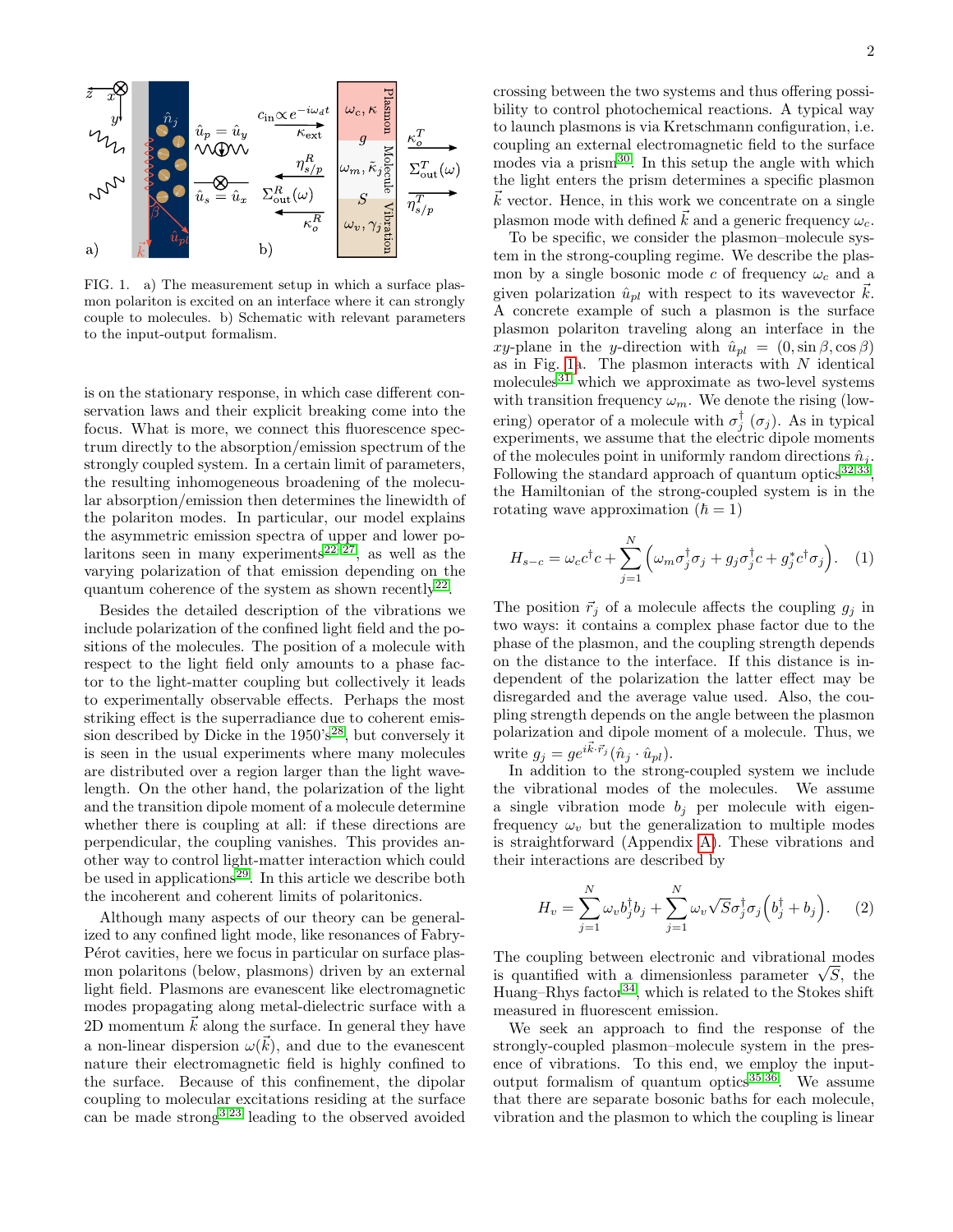in  $\sigma_j, b_j$  and c, respectively. In the Markov approximation these couplings are described by the dissipation rates  $\tilde{\kappa}_j, \gamma_j$ , and  $\kappa$  of the molecules, vibrations, and plasmon. In the following, we suppose identical molecules and vibrations so that  $\gamma_j = \gamma$  and  $\tilde{\kappa}_j = \tilde{\kappa}$ . We neglect the thermal fluctuations of plasmons and molecules here as  $\hbar\omega_m$ ,  $\hbar\omega_c \gg k_BT$  even at room temperature. We simplify the molecule–vibration Hamiltonian by introducing a new polaron operator  $\sigma_j^S = e^{\sqrt{S}(\overline{b}_j^{\dagger}-\overline{b}_j)}\sigma_j \equiv Q_j\sigma_j$ . Lastly, we assume a low driving power which corresponds to the single-excitation limit  $\sigma^{\dagger} \sigma \approx 0$ . We find that when  $\frac{\hbar\omega_v}{k_BT} > \frac{\gamma_S}{2\kappa_m}$ , where  $\kappa_m = \tilde{\kappa} + \gamma S$  is the total effective damping rate of the individual molecules, the dynamics of the vibrational modes  $b_j$  are approximately uncoupled from the plasmon–molecule system as shown in Appendix [B.](#page-10-0) This allows us to use the Caldeira–Leggett model<sup>[37](#page-12-23)</sup> for the vibrational dynamics. The plasmon and molecular equation are in this case

$$
\dot{c} = -i\omega_c c - i \sum_j g_j^* \sigma_j^S Q_j^{\dagger} - \frac{\kappa}{2} c - \sqrt{\kappa_{\text{ext}}} c_{\text{in}} \tag{3a}
$$

$$
\dot{\sigma}_j^S = -i\tilde{\omega}_m \sigma_j^S - ig_j Q_j c - \frac{\kappa_m}{2} \sigma_j^S - \sqrt{\kappa_m^{\text{ext}}} Q_j \sigma_{\text{in},j}, \text{ (3b)}
$$

where  $\tilde{\omega}_m = \omega_m - S \omega_v$  is the renormalized molecular frequency while  $\kappa_{\text{ext}}$  and  $\kappa_m^{\text{ext}}$  are the couplings to external driving fields. For the plasmon–molecule system we assume that only the plasmon is driven so that  $c_{\rm in} = \alpha e^{-i\omega_d t}$  and  $\sigma_{\rm in, j} = 0$ .

We model a measurement on the plasmon–molecule system so that the incoming light  $c_{\text{in}}$  produces a reflected  $\Sigma_{\text{out}}^R$  and transmitted field  $\Sigma_{\text{out}}^T$ . These fields contain both the plasmon and the molecular emission but not the emission of phonons from the vibrations, because they are usually not measured. Phonon emission hence allows for a loss of energy in the process, so that the power in the output fields can be lower than the one in the input. We also separately include coupling to s- and p-polarized light represented by  $\hat{u}_p = \hat{u}_y$  and  $\hat{u}_s = \hat{u}_x$  (Fig. [1a](#page-1-0)). Since the propagating plasmon cannot emit s-polarized light to the direction perpendicular to the interface but the molecules have no directional preference, we consider s- and p-polarized output fields separately. The output fields obey a general expression

<span id="page-2-5"></span>
$$
\Sigma_{\text{out},s/p}^{T/R} = \left(\delta_R^{T/R} c_{\text{in}} + \sqrt{\kappa_o^{T/R}} c\right) \delta_p^{s/p} + \sum_j \eta_{j,s/p}^{T/R} \sigma_j. \tag{4}
$$

In this equation  $\delta_R^T = 0$  and  $\delta_R^R = 1$  meaning that only the reflected field interferes with the input field. The  $\delta_p^{s/p}$  is defined similarly because the plasmon couples only to p-polarized modes. The constants  $\eta_{j,s/p}^{T/R}$  describe the coupling of the molecule electronic states to the environmental s- and p-polarized free space modes, and thus  $\eta_{j,s/p}^{T/R} = \sqrt{\kappa_m^{T/R}} (\hat{n}_j \cdot \hat{u}_{s/p}).$  These fields and couplings to the system are represented schematically in Fig. [1b](#page-1-0). The output spectral density is obtained from

<span id="page-2-2"></span>
$$
S_{s/p}^{T/R}(\omega; \omega_d) = \frac{1}{2\pi} \int dt \, e^{i\omega t} \left\langle \Sigma_{\text{out},s/p}^{T/R\dagger}(0) \Sigma_{\text{out},s/p}^{T/R}(t) \right\rangle, \tag{5}
$$

where  $\omega$  is the frequency of the output field and  $\omega_d$  the driving frequency.

We note that the Markov approximation leading to Eqs. [\(3\)](#page-2-0) disregards the heating of the various baths of the plasmons, molecules and the vibrations. These heating effects can be disregarded when the heat conductance from those baths to other degrees of freedom exceeds that due to the losses described by  $\kappa, \kappa_m$ , and  $\gamma$ .

# <span id="page-2-3"></span>II.  $P(E)$  THEORY

<span id="page-2-4"></span><span id="page-2-1"></span><span id="page-2-0"></span>The presence of the vibrations makes the input-output equations [\(3\)](#page-2-0) non-linear as they contain products of different dynamical fields. This non-linearity leads to an inelastic (fluorescent) response of the molecules to the light field, where the emitted light from the molecules takes place at lower frequencies than the absorption. This is often referred as the Stokes shift. In order to take this nonlinearity into account in the output spectra we introduce  $P(E)$  theory similar to the one in dynamical Coulomb blockade[19](#page-12-8). Recently, the same problem has been discussed in Ref. [38](#page-12-24) using similar methods, but only in a specific limit of vibrations (see below). The identification of  $P(E)$  allows for a more general approach enabling also resolving of polariton emission, which is lacking from Ref. [38.](#page-12-24) Let us first define  $P(t) = \left\langle Q_j^{\dagger}(t)Q_j(0) \right\rangle$  and its Fourier transform

$$
P(E) = \frac{1}{2\pi} \int \mathrm{d}t \, e^{iEt} P(t). \tag{6}
$$

When the molecules are identical,  $P(E)$  does not depend on the molecule index  $j$ ; this assumption is easily lifted if needed. The  $P(E)$  function normalizes to unity and is real for stationary vibrations, i.e.  $\left\langle Q_j^{\dagger}(t+\tau)Q_j(\tau)\right\rangle =$  $\langle Q_j^{\dagger}(t)Q_j(0)\rangle$  for any time  $\tau$ . We can thus interpret the  $P(E)$  function as a probability distribution of transforming energy E to the vibrations  $(E > 0)$  or vice versa  $(E < 0)$ . This  $P(E)$  function is characterized by four parameters: vibration eigenfrequency  $\omega_v$ , their linewidth  $\gamma$ , Huang–Rhys factor  $S$ , and temperature  $T$  of their bath. It constitutes a full description of the response of the vibrations.

We present a general derivation of the  $P(E)$  function and a related  $L$  function assuming Gaussian thermal fluctuations. Then, we derive  $P(E)$  analytically in the limit in which  $\gamma$  vanishes. In this regime  $P(E)$  is related to the absorption function defined by Huang and  $Rhvs^{34}$  $Rhvs^{34}$  $Rhvs^{34}$ . However, our analytic results for the response apply also in the case of general  $\gamma$  and can be used for different models of vibrations.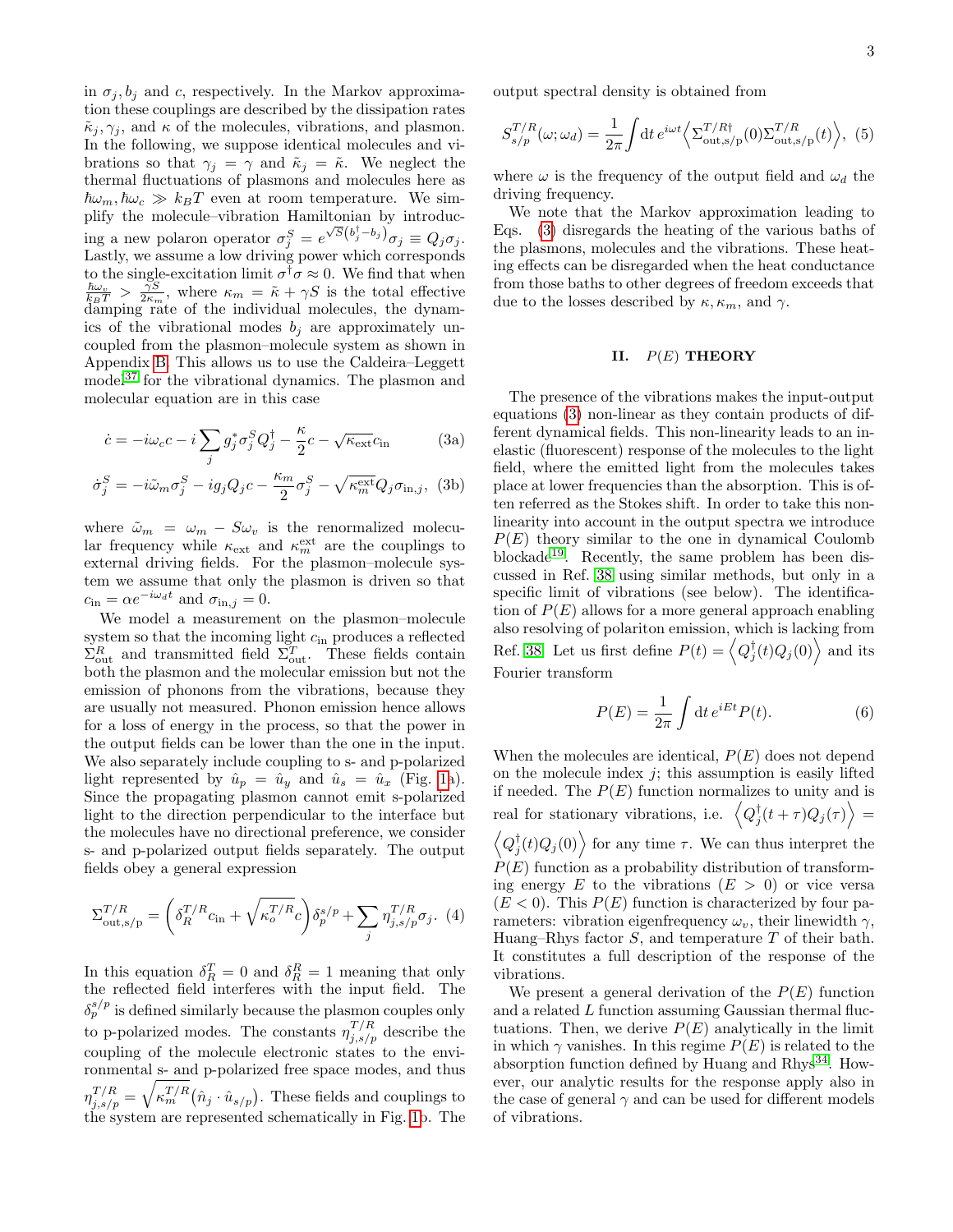# A. Derivation of  $P(E)$

We now derive the  $P(E)$  function analytically in a similar manner as in the context of dynamical Coulomb blockade[19](#page-12-8). To establish notation, we omit the molecular index j here and denote  $x = b^{\dagger} + b$  and  $p = i(b^{\dagger} - b)$ , the dimensionless position and momentum operator, respectively. Then, we may write  $Q^{\dagger}(t) = e^{i\sqrt{S}p(t)}$  in the correlator  $P(t)$ , which is the inverse Fourier transform of  $P(E)$ . This correlator can be evaluated for thermal vibrations. If the vibrations are described by a harmonic oscillator Hamiltonian, the fluctuations are Gaussian and the weak version of the Wick's theorem (see e.g. Ref. [19](#page-12-8) and an example of a non-Gaussian  $P(E)$  in Ref. [39\)](#page-12-25) applies. We identify  $P(t)$  as the characteristic function of fluctuations of the stochastic quantity  $p(t) - p(0)$ , where everywhere in the calculations  $p(t)$  should be ordered to the left of  $p(0)$ . We assume the thermal vibrations to be stationary, and therefore the expectation value of  $p(t) - p(0)$  vanishes (as  $\langle p(t) \rangle = \langle p(0) \rangle$  for stationary vibrations). Consequently for Gaussian fluctuations we can write the characteristic function in terms of the variance alone. In that  $case^{20}$  $case^{20}$  $case^{20}$ ,

<span id="page-3-4"></span>
$$
P(t) = e^{\mathcal{T}\langle (i\sqrt{S}[p(t)-p(0)])^2 \rangle/2} = e^{S\langle [p(t)-p(0)]p(0) \rangle}, \quad (7)
$$

where the latter equality uses the fact that  $\langle p(t)^2 \rangle$  =  $\langle p(0)^2 \rangle$ . The operator T takes care of ordering  $p(t)$  before  $p(0)$ , but that operator is no longer needed in the second equality because there  $p(t)$  always precedes  $p(0)$  in operator products.

Now,  $p(t)$  can be obtained by solving the quantum Langevin equations without rotating wave approximation (also known as the Caldeira–Leggett model<sup>[37](#page-12-23)</sup>)

$$
\begin{aligned} \dot{x}(t) &= \omega_v p(t) \\ \dot{p}(t) &= -\omega_v x(t) - \gamma p(t) + \xi(t), \end{aligned} \tag{8}
$$

<span id="page-3-0"></span>where  $\gamma$  is the linewidth of vibrations, and  $\xi$  is a Langevin force describing the thermal fluctuations. It has the correlator

<span id="page-3-1"></span>
$$
\langle \xi(t)\xi(t')\rangle = \int d\omega \exp[-i\omega(t-t')]S_{\xi}(\omega), \qquad (9)
$$

where the noise correlator is given by

<span id="page-3-2"></span>
$$
S_{\xi}(\omega) = \frac{\gamma \omega}{\pi \omega_v} \left[ \coth\left(\frac{\omega}{2k_B T}\right) + 1 \right] \tag{10}
$$

for thermal noise<sup>[40](#page-12-26)</sup>.

The Langevin equations [\(8\)](#page-3-0) can be solved via Fourier transform. The result is

<span id="page-3-3"></span>
$$
\begin{pmatrix} x(\omega) \\ p(\omega) \end{pmatrix} = \frac{1}{\omega^2 - \omega_v^2 + i\omega\gamma} \begin{pmatrix} -\omega_v \\ i\omega \end{pmatrix} \xi(\omega). \qquad (11)
$$

After some Fourier analysis with the help of Eqs. [\(9\)](#page-3-1), [\(10\)](#page-3-2) and [\(11\)](#page-3-3) we find  $P(t) = e^{J(t)-J(0)}$  according to Eq. [\(7\)](#page-3-4) with

<span id="page-3-5"></span>
$$
J(t) = S \langle p(t)p(0) \rangle = \frac{S\gamma}{\pi \omega_v} \int d\omega \, e^{-i\omega t} \frac{\omega^3}{(\omega^2 - \omega_v^2)^2 + \omega^2 \gamma^2} \left[ \coth\left(\frac{\omega}{2k_B T}\right) + 1 \right]. \tag{12}
$$

The resulting  $P(E)$  is thus governed by three dimensionless parameters: the Huang–Rhys factor S, the quality factor of vibrations  $\omega_v/\gamma$ , and the relative temperature  $k_BT/\omega_v$ . Note that in the Caldeira–Leggett model  $J(t)$  is related to the vibrational spectral density  $J_v(t) =$  $S\omega_v^2\langle x(t)x(0)\rangle$  via their respective Fourier transforms by  $J_v(\omega) = J(\omega)/\omega^2$ .

A simpler expression for  $J(t)$  is obtained if instead of the Caldeira–Leggett model one uses the usual quanof the Caldena–Leggett model one uses the usual quan-<br>tum optical equation  $\dot{b} = -(\dot{i}\omega_v + \frac{\gamma}{2})b + \sqrt{\gamma}b_{\rm in}$  as in<sup>[38](#page-12-24)</sup> for example. Then for white noise  $\langle b_{\text{in}}(t) b_{\text{in}}^{\dagger}(t') \rangle =$  $(n_{\text{th}}+1)\delta(t-t')$  we find

<span id="page-3-6"></span>
$$
J(t) = S(n_{\text{th}} + 1)e^{-i\omega_v t - \frac{\gamma}{2}|t|} + Sn_{\text{th}}e^{i\omega_v t - \frac{\gamma}{2}|t|}.
$$
 (13)

Here  $n_{\text{th}} = (e^{\omega_v/(k_B T)} - 1)^{-1}$  is the Bose factor, i.e. the mean number of thermal phonons at the vibrational frequency  $\omega_v$ . We arrive at the same solution from the Caldeira–Leggett model by using the method of residues to calculate the integral [\(12\)](#page-3-5) and then approximating  $\gamma \ll \omega_v$ . This is hence the limit where Ref. [38](#page-12-24) is valid. However, typical multiscale quantum chemistry calculations assume the opposite limit of a large  $\gamma \gtrsim \tilde{\kappa}$ , where molecular vibrations decay before the photon excitation.

Lastly, there are two general properties of the  $P(E)$ function worth noting. First, since  $P(t)$  may be regarded as a characteristic function of the probability distribution  $P(E)$ , the raw moments of the energy can be expressed as

<span id="page-3-7"></span>
$$
\mathbb{E}(E^n) = i^n \left. \frac{d^n P(t)}{dt^n} \right|_{t=0} = i^n \left. \frac{d^n e^{J(t)}}{dt^n} \right|_{t=0}.
$$
 (14)

With the help of this formula the mean and variance of  $P(E)$  can be found. Second, the Kubo–Martin– Schwinger (KMS) relation for thermal fluctuations at temperature T leads to the detailed balance condition (or emission-absorption asymmetry) for  $P(E)$ 

$$
P(-E) = \exp\left(-\frac{E}{k_B T}\right) P(E). \tag{15}
$$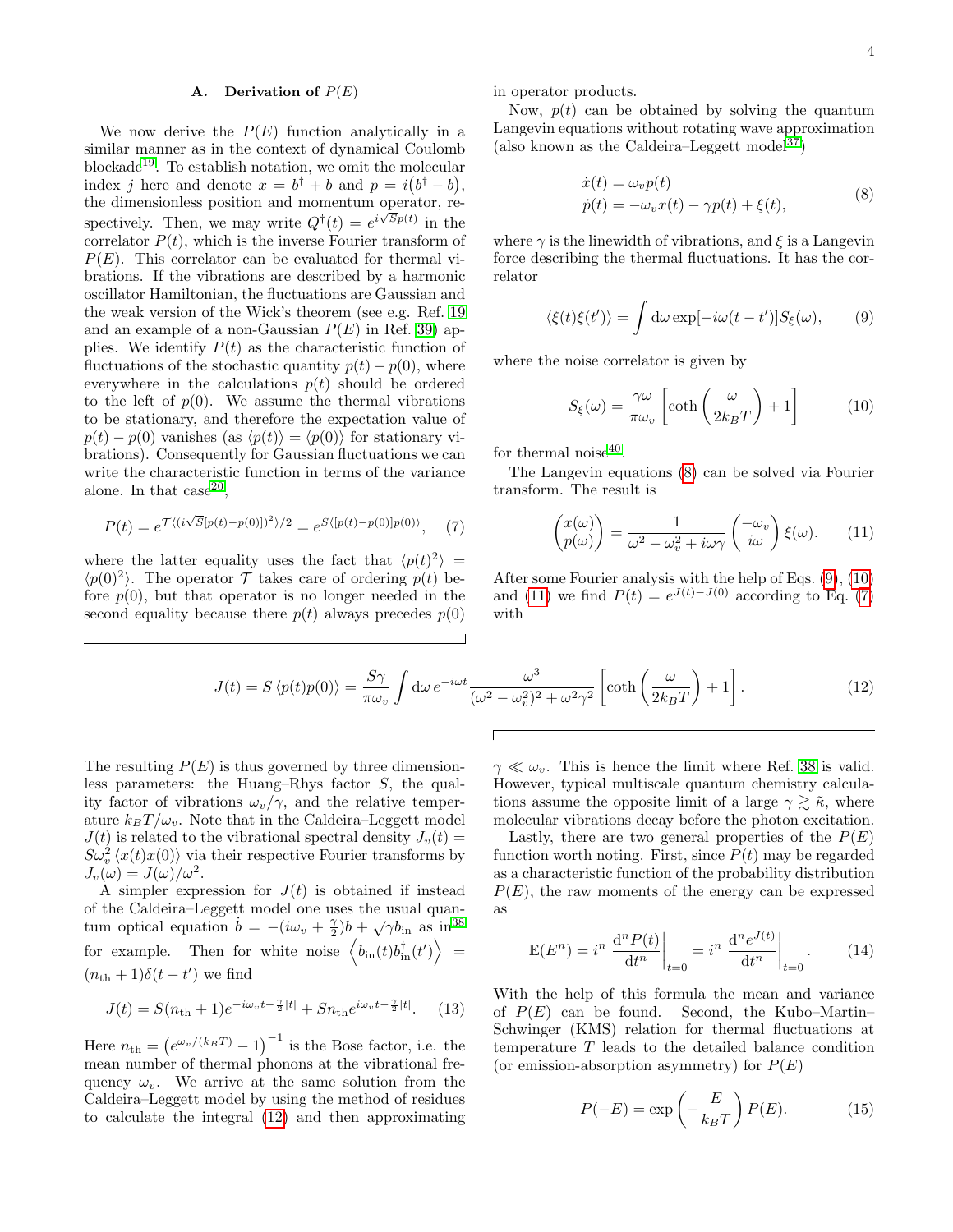This asymmetry in  $P(E)$  is relevant for the anti-Stokes part of the spectrum. Some approximations, such as the white noise approximation, break this balance condition.

#### B. L function

Another quantity we encounter that is relevant for the emission spectrum of a molecule is the Fourier transform of the four-point correlator

<span id="page-4-0"></span>
$$
L(t_1, t_2, t_3) = \langle Q^{\dagger}(t_1) Q(t_2) Q^{\dagger}(0) Q(t_3) \rangle.
$$
 (16)

This function is clearly related to  $P(t)$  as for certain time arguments it coincides with the definition of  $P(t)$ , e.g.  $L(t, 0, 0) = P(t)$ . Using the same assumptions as in the derivation of  $P(E)$  we may write

$$
L(t_1, t_2, t_3) = e^{-ST\langle [p(t_1) - p(t_2) + p(0) - p(t_3)]^2 \rangle / 2}, \qquad (17)
$$

where  $\mathcal T$  orders operator products so that they are in the same order as in Eq. [\(16\)](#page-4-0). Now, since the vibrations are stationary, we may write L in terms of  $P(t)$ 's

<span id="page-4-2"></span>
$$
L(t_1, t_2, t_3) = \frac{P(t_1 - t_2)P(t_1 - t_3)P(t_2)P(-t_3)}{P(t_1)P(t_2 - t_3)}.
$$
 (18)

Even if we can fully calculate  $J(t)$ , the Fourier transform of L is not straightforward to evaluate numerically in the general case.

## C.  $\gamma = 0$  limit

Next, we consider the limit in which the dissipation rate of vibrations vanishes and derive expressions for both  $P(E)$  and L. We note that the definition of  $J(t)$ , Eq. [\(12\)](#page-3-5), contains a nascent delta function

<span id="page-4-5"></span>
$$
\tilde{P}(\omega) = \frac{1}{\pi} \frac{\gamma \omega^2}{(\omega_v^2 - \omega^2)^2 + \omega^2 \gamma^2}
$$
\n(19)

which in the limit  $\gamma \rightarrow 0$  reduces to  $P(\omega)$  =  $\frac{1}{2}(\delta(\omega-\omega_v)+\delta(\omega+\omega_v)).$  Therefore

<span id="page-4-1"></span>
$$
J(t) = S(n_{\rm th} + 1)e^{-i\omega_v t} + Sn_{\rm th}e^{i\omega_v t}.
$$
 (20)

Note that this coincides with the limit  $\gamma \to 0$  in the white noise model Eq.  $(13)$ . The corresponding characteristic function  $P(t)$  is known in probability theory to be that of the *Skellam distribution*<sup>[41](#page-12-27)</sup>. It is a distribution that describes the difference of two independent Poisson processes. In our case, these processes are the emission and absorption of phonons.  $P(E)$  then describes the total number of phonons transferred from/to vibrations to/from their environment. The resulting  $P(E)$  function is

<span id="page-4-3"></span>
$$
P(E) = \sum_{k=-\infty}^{\infty} p_k(S)\delta(E - k\omega_v)
$$
 (21a)

$$
p_k(S) = e^{-S(2n_{\rm th}+1)} \left( 1 + \frac{1}{n_{\rm th}} \right)^{\frac{k}{2}} I_k \left( 2S\sqrt{n_{\rm th}(n_{\rm th}+1)} \right),\tag{21b}
$$

where  $I_k(x)$  is the modified Bessel function of the first kind. In the zero-temperature limit  $p_k(S) = e^{-S} \frac{S^k}{k!}$  $\frac{S^n}{k!}$  for  $k \geq 0$  and  $p_k(S) = 0$  for  $k < 0$ , i.e. the probability to emit phonons becomes Poissonian and the absorption probability vanishes.

We find the average and variance of the  $\gamma = 0$  distribution by using Eqs.  $(14)$  and  $(20)$ 

$$
\mathbb{E}(E) = S\omega_v \quad \text{and} \quad \text{var}(E) = (2n_{\text{th}} + 1)S\omega_v^2. \tag{22}
$$

The variance depends on the temperature so that for high temperatures  $k_BT \gg \omega_v$  the variance is directly proportional to the temperature;  $var(E) \approx 2S\omega_{v}k_{B}T$ . It should be noted that both the variance and the average are proportional to S which also holds for a Poissonian quantity. The physical picture is that the mean of E describes the Stokes shift in the molecules whereas the variance (or standard deviation) is connected with the inhomogeneous broadening of the molecular linewidth due to vibrations.

<span id="page-4-4"></span>Finally, we derive L in the  $\gamma \to 0$  limit using Eq. [\(18\)](#page-4-2). It is necessary to simplify  $1/P(t)$  in order to find the Fourier transform of L. Since  $P(t) = e^{J(t)-J(0)}$  and  $J(t) \propto S$  we may find  $1/P(t)$  by changing  $S \to -S$  in Eq. [\(21\)](#page-4-3). Using the parity of the modified Bessel function of the first kind  $I_k(-x) = (-1)^k I_k(x)$  we can express the inverse as

$$
1/P(t) = \sum_{k=-\infty}^{\infty} p_k(-S)e^{-ik\omega_v t} = \sum_{k=-\infty}^{\infty} (-1)^k \exp[2S(2n_{\text{th}} + 1)]p_k(S)e^{-ik\omega_v t}.
$$
 (23)

Below, we omit the S-dependence and denote  $p_k(S) = p_k$ .

The Fourier transform of  $L$  is straightforward with the help of Eq. [\(23\)](#page-4-4). We obtain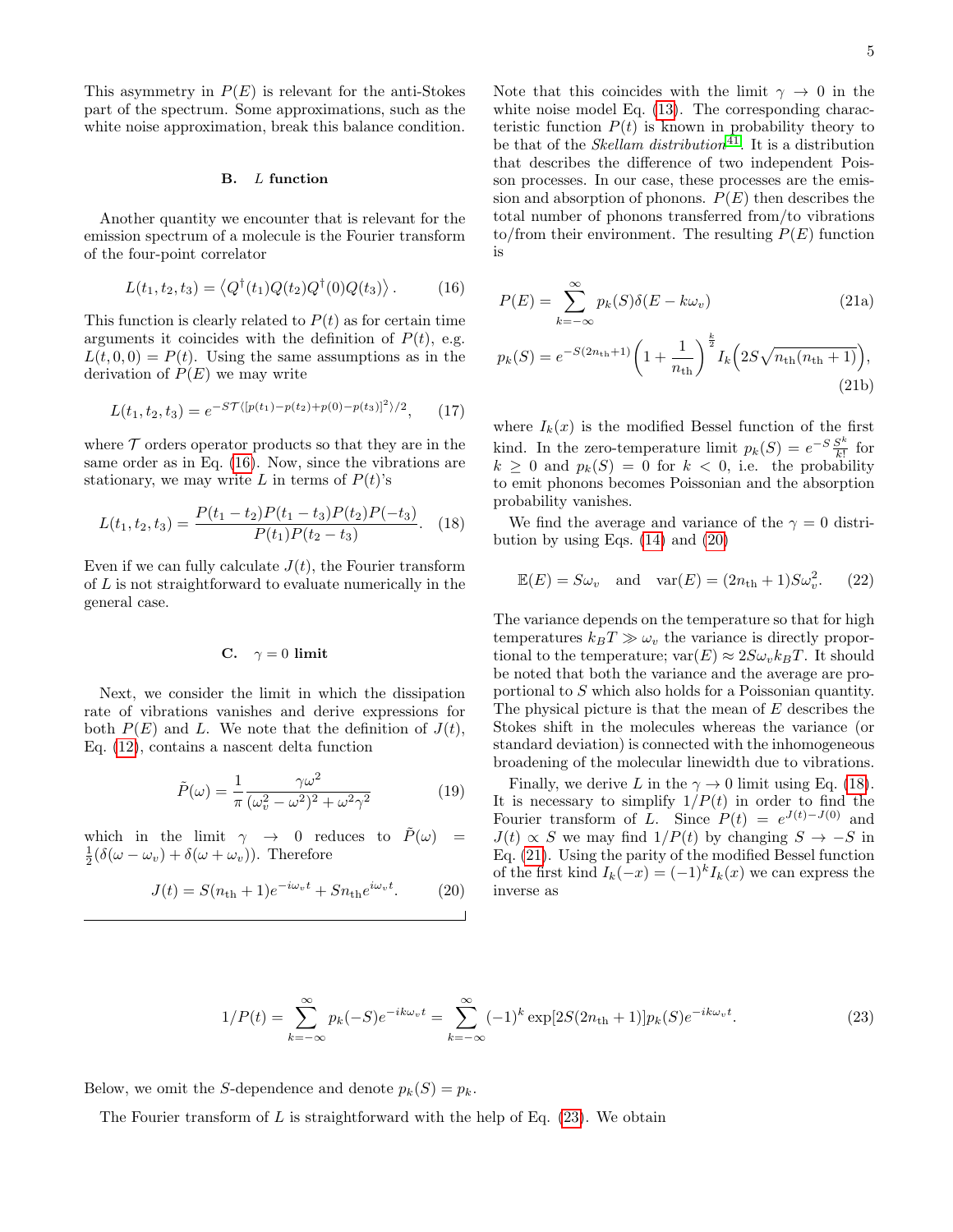$$
L(\omega_1, \omega_2, \omega_3) = \frac{1}{(2\pi)^3} \int dt_1 dt_2 dt_3 L(t_1, t_2, t_3) e^{i\omega_1 t_1 + i\omega_2 t_2 + i\omega_3 t_3}
$$
  
\n
$$
= \sum_{k_1, k_2, k_3, k_4, k_5, k_6} (-1)^{k_1 + k_2} p_{k_1} p_{k_2} p_{k_3} p_{k_4} p_{k_5} p_{k_6} e^{4S(2n_{\text{th}} + 1)} \delta(\omega_1 - [k_1 + k_3 + k_4] \omega_v)
$$
  
\n
$$
\times \delta(\omega_2 - [k_2 - k_3 + k_5] \omega_v) \delta(\omega_3 + [k_2 + k_4 + k_6] \omega_v).
$$
 (24)

This result can be used to obtain the fluorescence spectrum of a molecule. The expression is slightly cumbersome to use because the six sums obtain values from  $-\infty$  (or from 0 when  $T = 0$ ) to  $\infty$ . This problem is alleviated by the rapid decrease of  $p_k$  as a function of k. Consequently, Eq. [\(24\)](#page-5-0) is straigthforward to compute numerically.



<span id="page-5-1"></span>FIG. 2. a)  $P(E)$  functions for  $\gamma = 0$  showing the weights of δ-function peaks when  $\frac{\kappa_m}{\omega_v} = 0.5$  and  $\frac{k_B T}{\omega_v} = 0.5$ . b) The normalized emission and absorption with  $S = 2$ . Emission is evaluated with the driving frequency  $\omega_d = \tilde{\omega}_m$ . Here, we choose  $\kappa_m^{T/R} = \kappa_m^{\text{ext}} = \frac{\kappa_m}{10}$ .

### <span id="page-5-2"></span>III. STOKES SHIFT

Before solving the full plasmon–molecule problem we illustrate how the  $P(E)$  theory is used to model a measurement of the Stokes shift in a molecule–vibration system. This is achieved by removing the plasmon term from Eq. [\(3b\)](#page-2-1) and driving the molecules, i.e., adding the term  $\sigma_{\text{in},j} = \frac{\alpha e^{i\theta_j}}{\sqrt{N}} \delta(\omega - \omega_d)$  where  $\theta_j$  represents the phase of the driving field for molecule  $j$ . The driving is scaled so that the total input power spectral density is given by  $I_{\text{in}} = |\alpha|^2 \delta(\omega - \omega_d)$ . Then, we solve Eq. [\(3b\)](#page-2-1) with Fourier transform and convolution theorem. The spectra  $S^{T/R}$  are found from Eq. [\(5\)](#page-2-2) when the output fields are changed to  $\Sigma_{\text{out}}^{T/R} = \sum_j (\sqrt{\kappa_m^{T/R}} \sigma_j + \delta_R^{T/R} \sigma_{\text{in},j}).$ Here, the 'reflected' field should not be understood literally but rather as the field that contains the driving field. The 'transmitted' field is fully from the molecular fluorescence. Since  $\sigma_j = Q_j^{\dagger} \sigma_j^S$  and the solution  $\sigma_j^S$  of Eq. [\(3b\)](#page-2-1) depends on  $Q_j$  we encounter a four-point cor- $\langle Q_j^\dagger(\omega_1)Q_j(\omega_2)Q_k^\dagger(\omega_3)Q_k(\omega_4)\rangle$  in the calculation of  $S^{T/R}$ . Here,  $Q_j^{\dagger}(\omega)$  refers to the Fourier transform of  $Q_j^{\dagger}(t)$ . Assuming that the vibration modes are independent and identical in different molecules, the correlator

<span id="page-5-0"></span>factorizes into two-point correlators when  $j \neq k$ . These resulting two- and four-point correlators are related to  $P(E)$  by

$$
\left\langle Q_j^{\dagger}(\omega_1) Q_j(\omega_2) \right\rangle = P(\omega_1) \delta(\omega_1 + \omega_2)
$$
\n
$$
\left\langle Q_j^{\dagger}(\omega_1) Q_j(\omega_2) Q_j^{\dagger}(\omega_2) Q_j(\omega_1) \right\rangle
$$
\n(25a)

<span id="page-5-3"></span>
$$
Q_j^{\dagger}(\omega_1) Q_j(\omega_2) Q_j^{\dagger}(\omega_3) Q_j(\omega_4) \rangle
$$
  
=  $L(\omega_1, \omega_2, \omega_4) \delta(\omega_1 + \omega_2 + \omega_3 + \omega_4),$  (25b)

where  $L(\omega_1, \omega_2, \omega_4)$  is the Fourier transform of Eq. [\(18\)](#page-4-2) in the general case.

When discussing the response of molecules to driving it is useful to introduce a frequency  $\Delta = \omega_d - \tilde{\omega}_m$  which is the detuning between the driving and renormalized molecular frequency. Without vibrations the molecular response is characterized by  $\chi(\Delta) = (i\Delta - \frac{\kappa_m}{2})^{-1}$  which describes Lorentzian absorption and emission spectra. However, in the presence of vibrations, the information about the spectral properties is contained in

$$
A(\Delta) = \int dE P(E) \chi(\Delta - E)
$$
 (26)

and

$$
F = \int d\omega_1 d\omega_2 L(\omega_1, \omega_d - \omega - \omega_1, \omega_2) \chi(\omega_1 - \Delta) \chi(\omega_2 + \Delta).
$$
\n(27)

These functions are associated with absorption and fluorescence of molecules, respectively, and play an important role in the plasmon–molecule problem.

#### <span id="page-5-4"></span>A. Incoherent limit

Let us assume that molecules are randomly arranged, so that the phase  $\theta_j$  is random. Averaging over them, the resulting spectra are

$$
\frac{S^{T/R}(\omega; \omega_d)}{|\alpha|^2} = \kappa_m^{T/R} \kappa_m^{\text{ext}} F(\Delta; \omega - \omega_d)
$$
\n
$$
+ \delta_R^{T/R} \left[ 1 + 2\sqrt{\kappa_m^{T/R} \kappa_m^{\text{ext}}} \operatorname{Re}\{A(\Delta)\} \right] \delta(\omega - \omega_d).
$$
\n(28)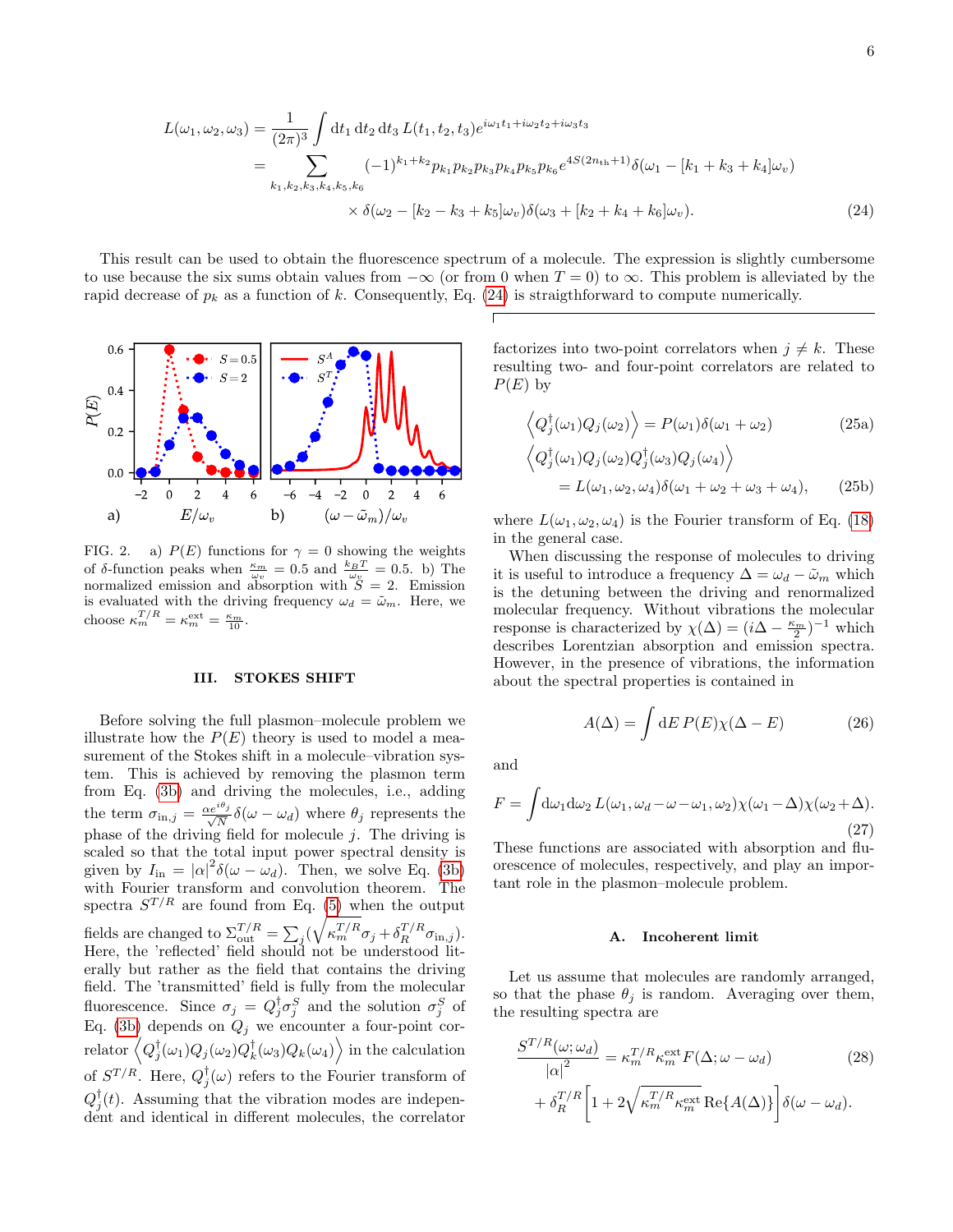The emission spectrum  $S<sup>T</sup>$  is determined by F which describes inelastic scattering (output field frequency  $\omega$ different from driving frequency  $\omega_d$ ). In the 'reflected' field  $S<sup>R</sup>$  we find also the input power spectral density  $I_{\text{in}}$ and a term proportional to A representing absorption.

Both  $F$  and  $A$  are straightforward to determine from Eqs.  $(21)$  and  $(24)$ , i.e., when the vibrational linewidth  $\gamma \rightarrow 0$ . Then, F is also delta-peaked at frequencies  $\omega - \omega_d = m \omega_v$  with an integer m. The absorption spectrum is obtained from power conservation  $S^A(\omega_d)$  =  $I_{\text{in}} - S^{T} - S^{R}$  evaluated at the driving frequency  $\omega = \omega_{d}$ and it is mostly determined by A. In Fig. [2b](#page-5-1) we have plotted the emission spectrum  $S<sup>T</sup>$  along with the absorption spectrum  $S^A$ . The absorption maximum is at the bare molecular frequency  $\omega_m$  while the emission maximum is at approximately  $\omega_m-2S\omega_v$ . The difference is the Stokes shift. The spectra correspond to the results describing the transient response obtained with Green functions<sup>[21](#page-12-10)</sup>. However, in our stationary model the absorption is not a mirror image of the emission because the emission may happen also from the excited vibrational states.

## B. Coherent limit

Besides the experimentally more typical incoherent situation we look at the coherent limit. Then the phase  $e^{i\theta_j}$ is fixed. This happens for instance when the distance between the molecules is much smaller than the wavelength of the driving field or the molecules are in a suitably chosen lattice. We renormalize the input in this case to be  $\sigma_{\text{in},j} = \frac{\alpha}{N} e^{-i\omega_d t}$  so that again the total input power is distributed evenly and is independent of the number of molecules N. Then, the calculation can be repeated to give

$$
\frac{S^{T/R}(\omega;\omega_d)}{|\alpha|^2} = \delta_R^{T/R} \left| 1 + \sqrt{\kappa_m^{T/R} \kappa_m^{\text{ext}}} A(\Delta) \right|^2 \delta(\omega - \omega_d)
$$

$$
+ \kappa_m^{T/R} \kappa_m^{\text{ext}} \left[ \frac{F}{N} + \left( \delta_T^{T/R} - \frac{1}{N} \right) |A(\Delta)|^2 \delta(\omega - \omega_d) \right].
$$
\n(29)

Interestingly, we obtain an explicit dependence on the number N of molecules for two terms. One of those terms is the inelastic emission term  $F$  which means that for large  $N$  the spectra are mostly elastic. However, if the vibrations are absent, i.e.  $S = 0$  which leads to  $P(E) = \delta(E)$ ,  $F = |A(\Delta)|^2 \delta(\omega - \omega_d)$  and the  $1/N$ dependent terms cancel. Therefore, this coherent effect is not related to sub- or superradiance of molecules de-scribed by Dicke<sup>[28](#page-12-13)</sup>. Rather, it is related to vibrations and their enhanced non-radiative emission which shows up as a diminishing fluorescence as the number of molecules increases.



<span id="page-6-1"></span>FIG. 3. Response function  $|r(\omega_d)|^2/\omega_v$  of Eq. [\(31\)](#page-6-0) for a single molecule for a)  $S = 0$  and b)  $S = 1$ . The other parameters are  $g/\omega_v = 1.5$ ,  $\frac{k_B T}{\omega_v} = 0.5$ ,  $\kappa/\omega_v = 0.1$ ,  $\kappa_{\text{ext}} = \kappa/2$ , and  $\kappa_m/\omega_v = 0.5$ . The response function also determines the direct plasmon emission spectrum.

## IV. PLASMON–MOLECULE SYSTEM

With the tools developed in Sec. [II](#page-2-3) and [III](#page-5-2) we can return to the problem of strongly coupled plasmon– molecule system and find the polarized spectra of the system using Eqs. [\(3\)](#page-2-0) (with only the plasmon being driven, i.e.  $\sigma_{\text{in},j} = 0$  in this case). We integrate Eq. [\(3b\)](#page-2-1) from an initial time  $t_i \rightarrow -\infty$  to  $t_f = t$  and neglect the initial condition  $\sigma_j^S(t_i)$  which has no role in a stationary situation. We substitute this into Eq. [\(3a\)](#page-2-4) which leads to

$$
\dot{c} = -\left(i\omega_c + \frac{\kappa}{2}\right)c - \sqrt{\kappa_{\text{ext}}}c_{\text{in}}\tag{30}
$$
\n
$$
-\sum_j |g_j|^2 \int_{-\infty}^t dt' e^{(i\tilde{\omega}_m + \frac{\kappa_m}{2})\left(t'-t\right)} Q_j^{\dagger}(t) Q_j(t') c(t').
$$

At this point we average the equation over the fluctuating vibrations and use a mean-field approximation. This leads to the  $P(E)$  function since  $\left\langle Q_j^{\dagger}(t)Q_j(t')\right\rangle c(t')$  $P(t-t')c(t')$ . Consequently, the elastic response of the plasmon is given by  $c(t) = \alpha r(\omega_d) e^{-i\omega_d t}$  where

<span id="page-6-0"></span>
$$
\frac{r(\omega_d)}{\sqrt{\kappa_{\text{ext}}}} = \left[ i(\omega_d - \omega_c) - \frac{\kappa}{2} + \sum_j |g_j|^2 A(\Delta) \right]^{-1}.
$$
 (31)

Vibrations provide a channel of relaxation broadening the response which is associated with the real part of A. The imaginary part contains information about the frequencies of the polariton modes. When the vibrations are absent,  $S = 0$  and  $P(E) = \delta(E)$ , the usual strong-coupling response is obtained as  $A \to \chi$  with Rabi splitting proportional to  $\sqrt{\sum_j |g_j|^2}$  at  $\omega_c = \omega_m$ . When the vibrations are present, especially the upper polariton branch is perturbed as Fig. [3](#page-6-1) shows.

Finally,  $\sigma_j^S$  can be solved from Eq. [\(3b\)](#page-2-1) in terms of  $Q_j$ by Fourier transformation using the convolution theorem and  $c(\omega) = \alpha r(\omega_d) \delta(\omega - \omega_d)$ . Then we have all we need to evaluate the output spectra with Eqs. [\(4\)](#page-2-5) and [\(5\)](#page-2-2).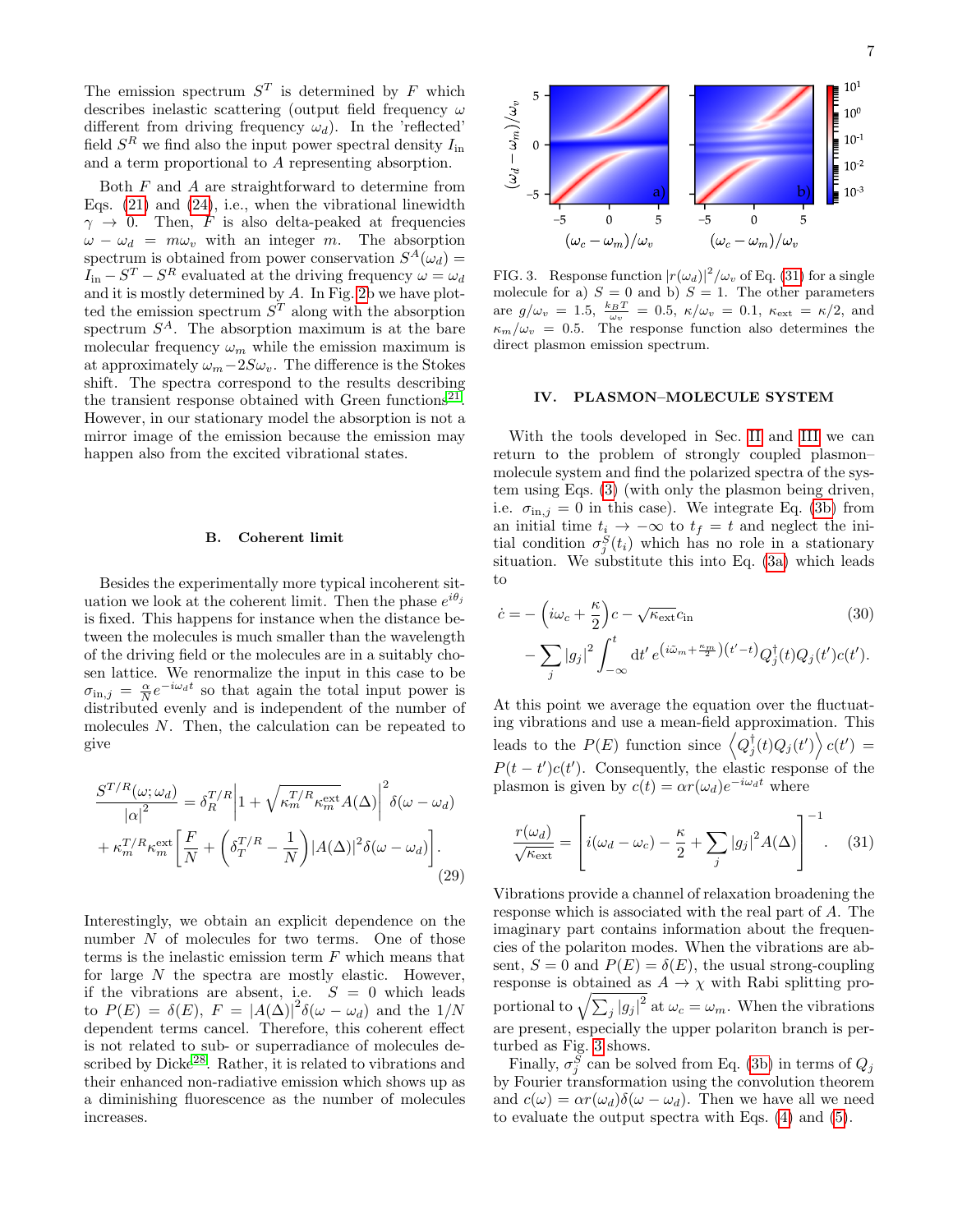## A. Incoherent polaritonic response

Let us consider a large number  $N$  of identical molecules with random dipole moment directions  $\hat{n}_i$ . In this case we can replace the sums over the molecule index with an integral over a surface of a sphere  $\sum_j \to \frac{N}{4\pi} \int d\Omega$ . Then, because  $g_j = ge^{ik \cdot \vec{r}_j}(\hat{n}_j \cdot \hat{u}_{pl})$  where  $\hat{u}_{pl} = (0, \sin \beta, \cos \beta)$ is the plasmon polarization vector, the square of the Rabi splitting in Eq. [\(31\)](#page-6-0) is  $\sum_j |g_j|^2 = N \dot{g}^2/3 \equiv g_N^2$ . We assume that the positions of the  $N$  molecules are random over a region large compared to the wavelength of the plasmon so that we may replace  $e^{i\vec{k}\cdot(\vec{r}_j-\vec{r}_k)} \rightarrow \delta_{jk}$ for an ensemble average. Using these assumptions the polarization dependence shows up in the spectra as the coefficients

$$
C_{s/p} = \sum_{j,k} g_j \eta_{j,s/p}^{T/R} \left( g_k \eta_{k,s/p}^{T/R} \right)^* = \begin{cases} \frac{\kappa_m^{T/R} g_N^2}{5} \\ \frac{\kappa_m^{T/R} g_N^2}{5} [2 - \cos 2\beta], \end{cases}
$$
(32)

where the upper/lower line is for s/p. Above, only the terms where  $j = k$  contribute in the sum which results in four-point correlators as in Eq. [\(25b\)](#page-5-3).

The s- and p-polarized emission spectra are

$$
S_s^T(\omega; \omega_d) = |\alpha r(\omega_d)|^2 C_s F \tag{33a}
$$

$$
S_p^T(\omega; \omega_d) = |\alpha r(\omega_d)|^2 \left[ \kappa_o^T \delta(\omega - \omega_d) + C_p F \right].
$$
 (33b)

The main difference between the s- and p-polarized spectra is because the plasmon emits only p-polarized light. The molecular fluorescence is also slightly enhanced in this polarization for  $\beta \neq 0$ .

Both the s- and p-polarized emission spectra are now represented with  $F$  and  $A$  found in molecular fluorescence Eq. [\(28\)](#page-5-4). Therefore, the emission of strongly coupled plasmon–molecule system is related to the properties of the plasmon and the molecules separately with a few parameters describing the plasmon–molecule coupling strength and their intrinsic decay rates. Note also that these results hold for any  $P(E)$ , i.e., these results are independent of the vibrational model.

Since only the terms with  $F$  contribute to the inelastic emission, for a given driving frequency  $\omega_d$  the ratio of p- and s-polarized emission at  $\omega \neq \omega_d$  is  $S_p^T/S_s^T = 2$  $cos(2\beta)$ . For example, for an interface of vacuum and silver in the Drude model<sup>[33,](#page-12-19)[42](#page-12-28)</sup>  $\beta \approx \frac{\pi}{12}$  and  $S_p^T/S_s^T \approx 1.13$ at  $\omega_c = 2$  eV. This ratio is otherwise independent of the system.

In Fig. [4](#page-7-0) we have plotted the elastic emission spectra from Eqs. [\(33\)](#page-7-1) using the  $P(E)$  function [\(21\)](#page-4-3). The sand p-polarized emission are similar for small S but for larger values the competition between the plasmon and molecule emission becomes more noticeable. The ratio between elastically emitted p- and s-polarized power is controlled by the ratio between  $\kappa_o^T$  and  $C_{s/p}$  and the detuning  $\omega_c - \omega_m$ .

We find that the upper and lower polariton modes emit asymmetrically as in other approaches  $38,43-49$  $38,43-49$  $38,43-49$  and exper- $iments<sup>22–25,50</sup>$  $iments<sup>22–25,50</sup>$  $iments<sup>22–25,50</sup>$  $iments<sup>22–25,50</sup>$  $iments<sup>22–25,50</sup>$ . This is caused by the asymmetry of the



<span id="page-7-0"></span>FIG. 4. Elastic emission spectra for s- and p-polarization (red and blue curves, respectively) from a plasmon–molecule system with  $\omega_c = \omega_m$ . The different curves are offset and scaled for clarity. The parameters are the same as in Fig. [3](#page-6-1) except for  $\frac{g_N}{\omega_v} = 2$ ,  $\beta = \frac{\pi}{12}$ ,  $\kappa_o^T = \kappa/2$ ,  $\kappa_m^T = \kappa_m/3$  and  $\frac{k_B T}{\omega_v} = 1.$ 

<span id="page-7-1"></span>effective dissipation rate  $\Gamma = \kappa/2 - g_N^2 \operatorname{Re}\{A(\Delta)\}\)$  which is related to the molecule's absorption spectrum. The number of molecules affects the dissipation rate only via the size of the Rabi splitting. Analytical insight can be obtained when  $k_BT \ll \hbar\omega_v$  and  $S \ll 1$ . Then, we may consider only single-phonon processes. When  $g_N > \omega_v$ , we find the polariton frequencies from the response func-tion [\(31\)](#page-6-0) for zero detuning  $\omega_c = \omega_m$  to be approximately

$$
\omega_{\pm} = \omega_m \pm g_N + \frac{S\omega_v}{2} \frac{1}{\pm g_N/\omega_v - 1}.
$$
 (34)

Thus, the vibrations affect both the position of the polariton peaks as well as the size of the Rabi splitting. At these frequencies the dissipation rate in the first order of  $\kappa_m$  is given by

$$
\Gamma_{\pm} = \frac{\kappa}{2} + \frac{\kappa_m}{2} \left[ 1 + \frac{S \omega_v^2}{(g_N \mp \omega_v)^2} + \frac{S \omega_v^2}{g_N (g_N \mp \omega_v)} \right]. \tag{35}
$$

Due to vibrations the dissipation rate of the upper polariton  $(\Gamma_+)$  is larger than the dissipation rate of the lower polariton (Γ−) which suppresses the upper polariton emission compared to the lower polariton.

An alternative method of using the equations for polarized emission spectra [\(33\)](#page-7-1) is to use experimental molecular absorption and fluorescence data. Then, to a good accuracy the lineshape of absorption is related to  $Re(A)$ and fluorescence to  $F$ , as seen in Eq. [\(28\)](#page-5-4). From the real part of A, the imaginary part may be found numerically by Hilbert transform (due to Kramers–Kronig relations). The response function is then determined from the plasmon eigenfrequency  $\omega_c$  and its linewidth  $\kappa$  together with the strong coupling constant  $g_N$ . Although  $g_N$  (and the magnitude of  $A$ ) is unknown, it can be fixed so that it corresponds to a given Rabi splitting. Lastly, the coupling coefficients  $C_{s/p}$  and  $\kappa_o^T$  are needed to evaluate the spectra. However, if we are only interested in the relative magnitudes, it is enough to fix the ratios  $\kappa_o^T/C_s$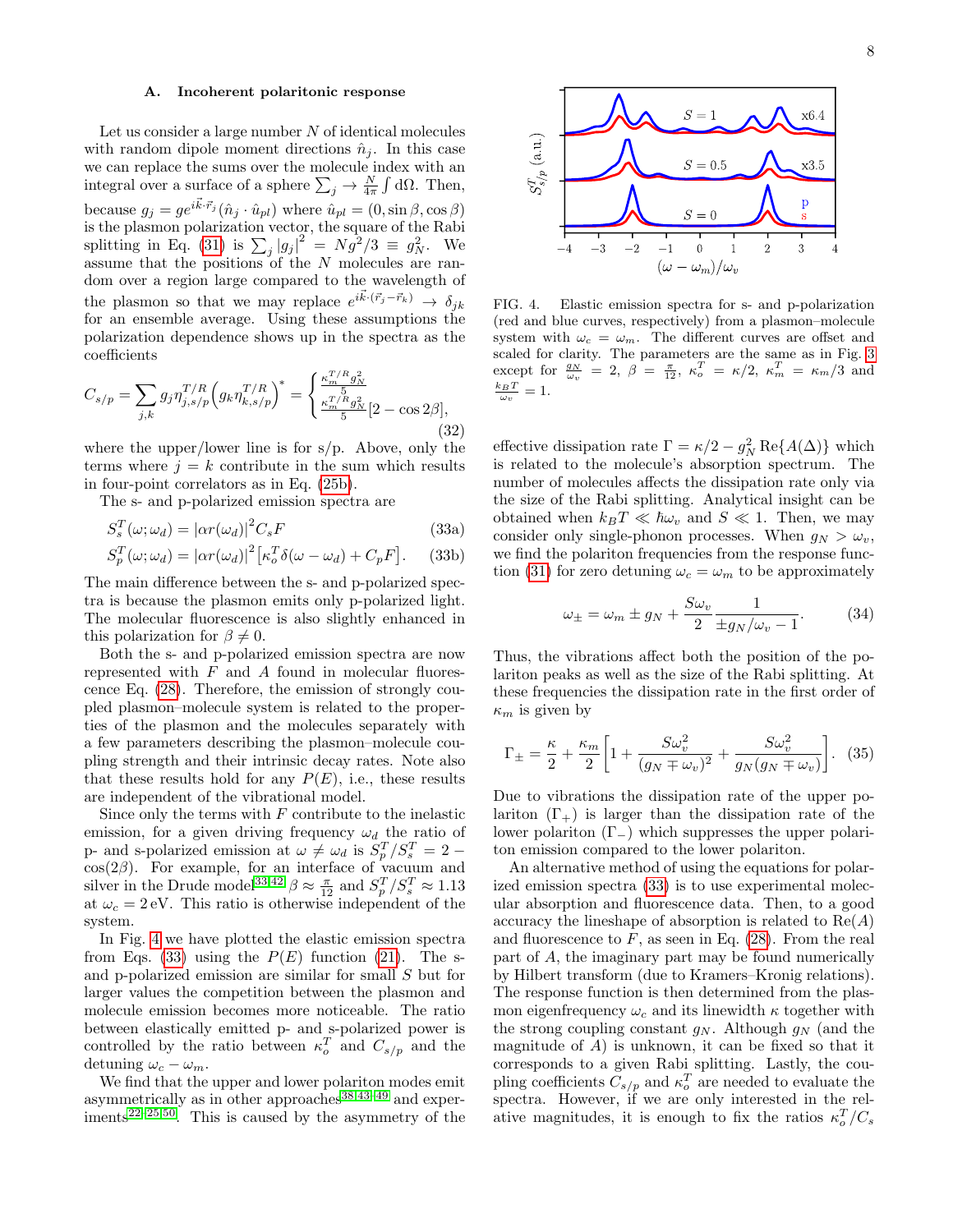

<span id="page-8-0"></span>FIG. 5. Comparison of experimental polarization ratio data and corresponding theoretical fits for two different molecules. For TDBC  $\omega_m \approx 2.10 \text{ eV}$  and  $2S\omega_v \approx 5 \text{ meV}$  and for R6G  $\omega_m \approx 2.27 \,\text{eV}$  and  $2S\omega_v \approx 97 \,\text{meV}$ . We estimate the plasmon linewidth to be  $\kappa = 250 \,\text{meV}$ . The Rabi splitting for TDBC is 167 meV and for R6G 337 meV. Our data on fluorescence of TDBC is limited below 2.6 eV so we cannot produce an estimate for the polarization ratio above 2.6 eV. In the legend LP (UP) refers to lower (upper) polariton.

and  $C_p/C_s$ . The latter ratio is given by the polarization angle  $\beta$  which can be evaluated with the dielectric functions of the materials at the interface where the plasmon is excited. The former ratio  $\kappa_o^T/C_s$  is difficult to determine directly from the experiments but it can be found by fitting to experimental data.

In Fig. [5](#page-8-0) we employ the above method to compare the experimental results for the polarization ratio of TDBC and R6G molecules from Ref. [22](#page-12-11) to our model. Here, the polarization ratio  $P_p^T/P_s^T$  of lower (upper) polariton is defined as the ratio of the p- and s-polarized emission peak intensity of lower (upper) polariton. In our numerical analysis, we approximate the fluorescence data by a mirror image of the absorption data over the zerophonon frequency  $\tilde{\omega}_m$ . We assume that the fluorescence is effectively independent of the driving so that we can calculate and consider only the elastic emission (see also Appendix [C\)](#page-11-10). Adding the inelastic emission can only diminish the polarization ratio. Then we calculate the polarization ratio using Eq. [\(33\)](#page-7-1) and fit the coupling rate ratio  $\kappa_o^T/C_s$  to the experimental data for each branch separately.

For lower polariton peaks we find reasonable agreement with the fitted theoretical curves and the experimental data. For upper polariton the correspondence is very limited. Theoretically, we would assume that the polarization ratio increases for the upper polariton for positive detunings while for the lower polariton the ratio increases for negative detunings. This is caused by the polaritonic state becoming more plasmonic, which is seen from the response function being peaked at  $\omega_d \approx \omega_c$  in Fig. [3.](#page-6-1) While these trends can be seen in Fig. [5,](#page-8-0) except for R6G

upper polariton branch, some features differ from the theoretical description. From experimental point of view the polarization ratio might be affected by any external noise especially in regions of small s-polarized emission. In our modeling we neglect the possible dependence of the plasmon linewidth and coupling rate on the plasmon eigenfrequency. Also, since we use the experimental absorption data to determine the spectra the lineshape far from the absorption maximum is also important.

The fitted ratio  $\kappa_o^T/C_s$  controls, generally speaking, the magnitude of the polarization ratio. The effect of Stokes shift seems to be important only at plasmon eigenfrequencies below the fluorescence frequency of the molecules while the external coupling rates control the polarization ratio at higher frequencies. From the fit to the experimental data we find that the ratio  $\kappa_o^T/C_s$  is larger for R6G than for TDBC. This implies that if the plasmonic emission rate remains the same for TDBC and R6G samples, there is more molecular emission for TDBC than for R6G.

#### B. Coherent polaritonic response

If we assume that the plasmon couples strongly to the molecules and drives them coherently, the phase factor  $e^{i\vec{k}\cdot\vec{r}_j}$  is fixed to a constant. This leads to the introduction of two different sums over the molecular indices

$$
\tilde{C}_{s/p} = \sum_{j} g_j \eta_{j,s/p}^{T/R} = \begin{cases} 0\\ g_N \sqrt{\frac{N}{3} \kappa_m^{T/R}} \sin \beta, \end{cases}
$$
 (36)

where again the upper/lower line is for  $s/p$ . The sum in  $\tilde{C}_s$  vanishes because the plasmon polarization vector  $\hat{u}_{pl}$  is orthogonal to the s-polarization vector  $\hat{u}_s$  making the product antisymmetric under reflection through the plane orthogonal to  $\hat{u}_s$ . This is what breaks the symmetry between the polarization directions emitted from the strongly coupled mode.

Then, we find the polarized emission spectra to be

$$
S_s^T(\omega; \omega_d) = |\alpha r(\omega_d)|^2 C_s \Big[ F - |A(\Delta)|^2 \delta(\omega - \omega_d) \Big] \tag{37a}
$$

$$
S_p^T(\omega; \omega_d) = |\alpha r(\omega_d)|^2 \kappa_o^T \Big| 1 + i \frac{\tilde{C}_p}{\sqrt{\kappa_o^T}} A(\Delta) \Big|^2 \delta(\omega - \omega_d)
$$

$$
+ |\alpha r(\omega_d)|^2 C_p \Big[ F - |A(\Delta)|^2 \delta(\omega - \omega_d) \Big]. \tag{37b}
$$

The s-polarized emission vanishes now fully when the vibrations are absent. This result shows that coherence is crucial to the destructive interference of emitted light<sup>[22](#page-12-11)</sup> while the vibrations still provide a mechanism for a partial loss of coherence. On the other hand, the p-polarized spectrum contains the interference terms between the plasmon and molecular output fields. Similar to the Stokes shift case, there are terms with different powers of the number  $N$  of molecules. Considering the Rabi splitting (or  $g_N$ ) to be fixed, there is one term with an extra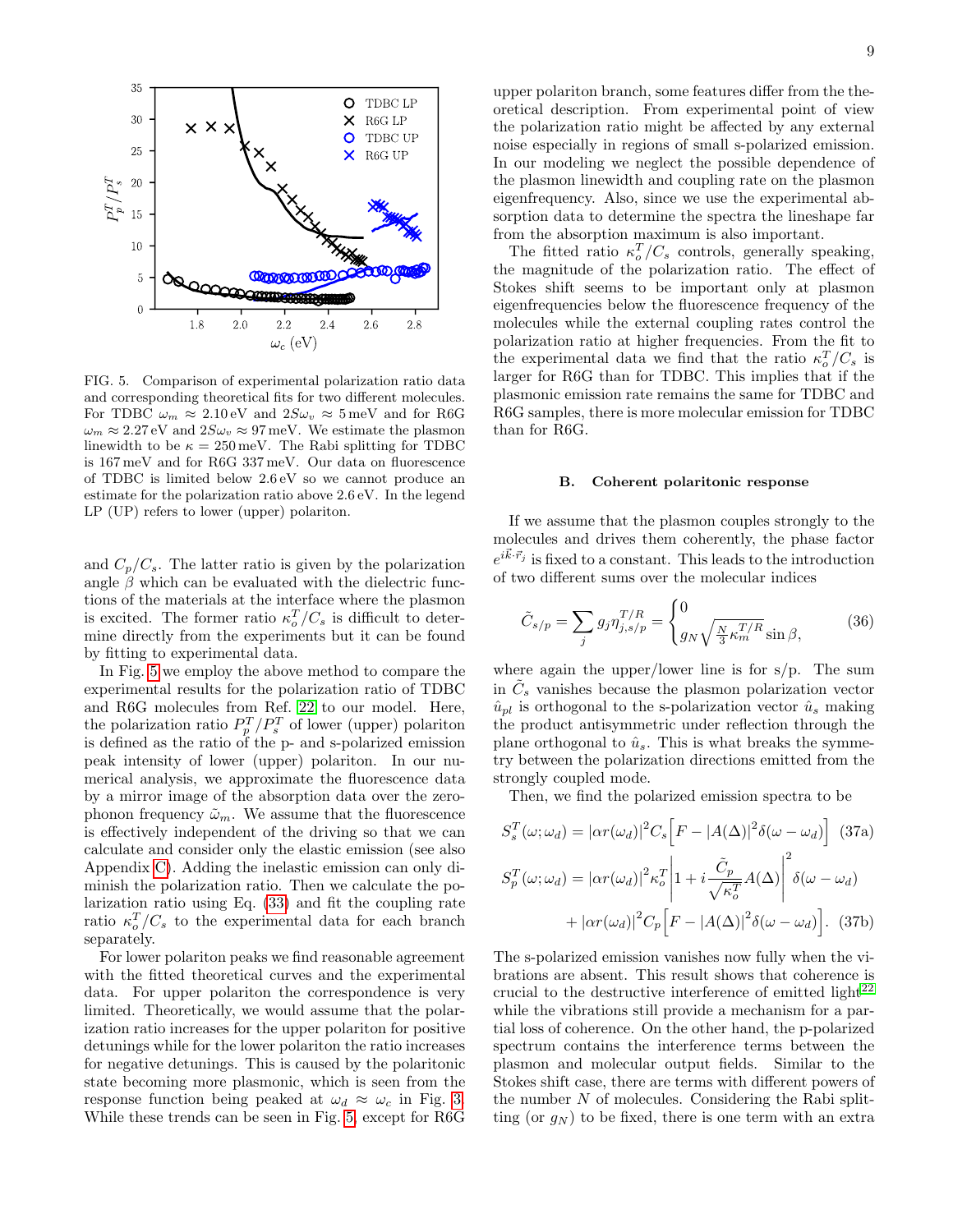

<span id="page-9-1"></span>FIG. 6. Elastic emission spectra in the coherent case for two different numbers  $N$  of molecules. The curves for p-polarized emission (only ones depending on N) are offset and scaled. Here,  $S = 1$  and the other parameters are the same as in Fig. [4.](#page-7-0)

N factor from  $\tilde{C}_p^2$  and  $\sqrt{N}$  from  $\tilde{C}_p$ . Increasing N leads to mostly elastic p-polarized emission, as the inelastic terms and s-polarized emission are independent of N. In contrast to the Stokes shift case, the absence of vibrations does not remove the N dependence. Therefore, the result corresponds to superradiance<sup>[28](#page-12-13)</sup>.

Figure [6](#page-9-1) shows that the coherence and the resulting interference between plasmonic and molecular emission have a qualitative effect on the elastic spectra. The difference between s- and p-polarized spectra becomes more evident. While the s-polarized emission is likely to occur on the lower polariton frequency, for the p-polarized emission the upper polariton frequency may be favored depending on the relative magnitudes of  $\kappa_o^T$ ,  $\tilde{C}_p$  and  $C_p$ .

#### V. CONCLUSIONS

To summarize, we have constructed a model that allows describing the effect of vibrations on the strongly coupled stationary response of driven coupled lightmatter modes. Depending on the case, one can either find the  $P(E)$  function describing the absorption and emission of vibrations in a given model system, or relate the measured absorption and fluorescence of uncoupled molecules to  $P(E)$ . With small modifications, this approach can be extended also to the case of molecule-cavity systems<sup>[4,](#page-11-3)[17,](#page-12-6)[50](#page-12-32)[–52](#page-12-33)</sup>, plasmonic lattices<sup>[53](#page-12-34)</sup> and/or higher-order correlation functions of the emitted  $light^{16}$  $light^{16}$  $light^{16}$ . Our quantum Langevin equation approach allows describing the stationary driven system, and hence it complements the often-used computational methods usually concentrating on transient response  $^{18,44}$  $^{18,44}$  $^{18,44}$  $^{18,44}$ .

# ACKNOWLEDGMENTS

We acknowledge the support from the Academy of Finland Center of Excellence program (project no. 284594) and project numbers 289947, 290677, and 317118.

## <span id="page-9-0"></span>Appendix A: Generalization to many nonidentical and interacting vibrational modes

The  $P(E)$  theory is straightforward to generalize to multiple vibrational modes when the modes couple linearly to the molecule. A general interaction term in the Hamiltonian is then  $\lambda_{ijkl} b_{ij}^{\dagger} b_{kl} +$  h.c. where  $b_{ij}$  corresponds to the j<sup>th</sup> vibrational mode of the *i*<sup>th</sup> molecule. The molecule-vibrational Hamiltonian is then diagonalized by first diagonalizing the vibrational Hamiltonian and then using the polaron transformation. For simplicity, let us now discuss the case of a single molecule. After the diagonalization of the vibrational part, we may write the interaction Hamiltonian in terms of the new diagonal vibrational modes  $b_i$  as

$$
H_{m+v} = \sum_{j=1}^{M} \omega_{v,j} \sqrt{S_j} \sigma^{\dagger} \sigma(x_j + u_j p_j), \quad (A1)
$$

where  $x_i$  and  $p_i$  are the position and momentum operator of vibrations. The term  $u_i p_i$  follows from the fact that the molecule couples to the bare vibrational modes. Because in the Caldeira–Leggett model the position operator  $x_j$  couples to the position operator of an environmental (harmonic) mode, the diagonalization is incommensurate with this model unless  $u_j = 0$ . In the single-excitation limit we may then introduce the operator  $\sigma^S = Q\sigma \equiv \prod_j Q_j\sigma$  where  $Q_j = e^{\sqrt{S}(b_j^{\dagger}-b_j)}$ . Introducing many molecules into the situation only adds one external index to each operator. When there is no coupling to the plasmon, by following the same approximations as in the main text, we find that the dynamics is given by the input-output equation

$$
\dot{\sigma}^S = -\left(i\tilde{\omega}_m + \frac{\kappa_m}{2}\right)\sigma^S - \sqrt{\kappa_m^{\text{ext}}}Q\sigma_{\text{in}} \tag{A2}
$$

with  $\tilde{\omega}_m = \omega_m - \sum_j S_j \omega_{v,j}$ . The equation for  $b_j$  again decouples from the dynamics of  $\sigma^S$  in the single-excitation limit. Similarly to the case of a single vibrational mode we find the two- and four-point correlators of Q in the calculation of the spectra. However, since  $Q(t) = \prod_j Q_j(t)$ , the Fourier transform of  $Q$  is always a convolution. After diagonalization we may treat the modes as independent so this structure shows up as convolutions of  $P(E)$ 's and L's defined in the earlier sections. Thus, we have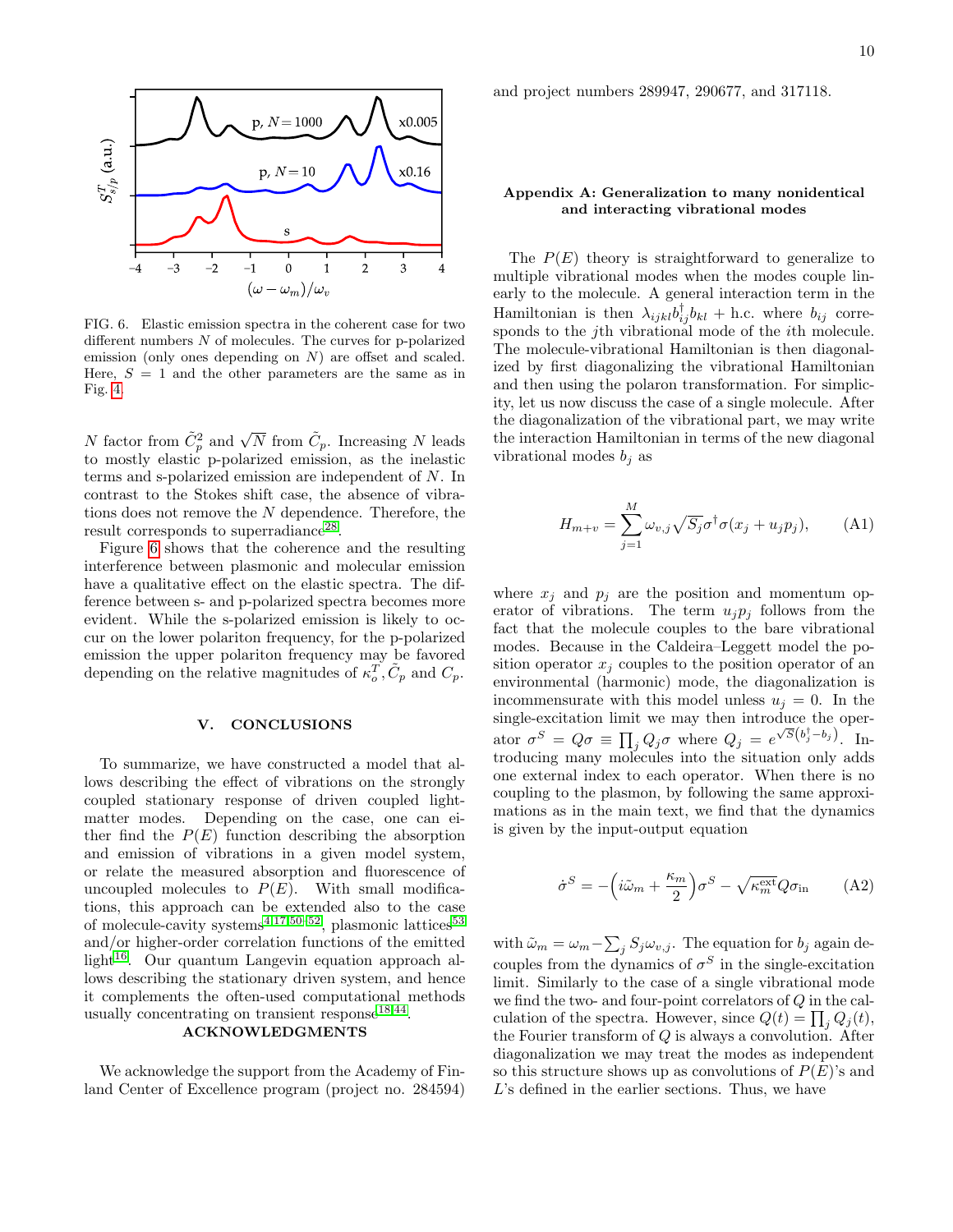$$
\langle Q^{\dagger}(\omega_1)Q(\omega_2)\rangle = P_{\text{tot}}(\omega_1)\delta(\omega_1 + \omega_2)
$$
\n(A3a)

$$
\langle Q^{\dagger}(\omega_1)Q(\omega_2)Q^{\dagger}(\omega_3)Q(\omega_4)\rangle = L_{\text{tot}}(\omega_1, \omega_2, \omega_4)\delta(\omega_1 + \omega_2 + \omega_3 + \omega_4),\tag{A3b}
$$

where  $P_{\text{tot}}(E) = [P_1 * P_2 * \cdots * P_M](E)$  is a convolution over M different modes and similarly for  $L_{\text{tot}}$ . For example,

$$
[L_1 * L_2](\omega_1, \omega_2, \omega_3) = \int d\omega'_1 d\omega'_2 d\omega'_3 L_1(\omega_1 - \omega'_1, \omega_2 - \omega'_2, \omega_3 - \omega'_3) L_2(\omega'_1, \omega'_2, \omega'_3),
$$
 (A4)

where  $L_1$  and  $L_2$  are defined for a single mode as the Fourier transform of Eq. [\(16\)](#page-4-0).

#### <span id="page-10-0"></span>Appendix B: Approximation to the polaron equation

We discuss the consistency of the approximation that allows us to simplify the input-output equation of  $\sigma_j^S$ . The full dynamical equation of  $\sigma_j^S$  for the strongly cou-pled plasmon–molecule system, using the approach of <sup>[35](#page-12-21)</sup>, is given by

$$
\dot{\sigma}_j^S = -i\tilde{\omega}_m \sigma_j^S + ig_j Q_j \sigma_{z,j} c - \frac{\kappa_j}{2} \sigma_j^S + \sqrt{\tilde{\kappa}_j} Q_j \sigma_{z,j} \sigma_{\text{in},j} + \frac{\gamma_j \sqrt{S}}{2} \sigma_j^S (b_j - b_j^{\dagger}) + \sqrt{\gamma_j S} \sigma_j^S (b_{\text{in},j} - b_{\text{in},j}^{\dagger}).
$$
 (B1)

In the main text, we assumed the single-excitation limit in which  $\sigma_{z,j} \approx -1$ . In addition, we neglect the thermal fluctuations and set  $\sigma_{\text{in},j} = 0$ . Next we discuss when we can neglect the two last terms that are generated by the coupling of  $\sigma_j^S$  to the the vibrational baths. This approximation effectively uncouples the vibrational dynamics from the dynamics of the polaron operator  $\sigma_j^S$ . As this approximation is related to the molecule–vibration system, also the coupling to the plasmon may be neglected, i.e.  $g_j = 0$ . For notational brevity, we omit the molecular index *j*. Let us consider an expansion  $\sigma^S = \sigma_0^S + \tilde{\sigma}_1^S$ , where  $\sigma_0^S$  is the solution of

<span id="page-10-3"></span>
$$
\dot{\sigma}_0^S = -\left(i\tilde{\omega}_m + \frac{\kappa_m}{2}\right)\sigma_0^S - \sqrt{\kappa_m^{\text{ext}}}Q\sigma_{\text{in}},\qquad(B2)
$$

<span id="page-10-1"></span>on Eq. [\(B1\)](#page-10-1) with the above simplifications. Consequently, the dynamics of  $\tilde{\sigma}_1^S$  is given by

<span id="page-10-2"></span>
$$
\dot{\tilde{\sigma}}_1^S = -\left(i\tilde{\omega}_m + \frac{\kappa_m}{2}\right)\tilde{\sigma}_1^S + \frac{\gamma\sqrt{S}}{2}(\sigma_0^S + \tilde{\sigma}_1^S)(b - b^{\dagger}) + \sqrt{\gamma S}(\sigma_0^S + \tilde{\sigma}_1^S)(b_{\rm in} - b_{\rm in}^{\dagger}).\tag{B3}
$$

We may now construct the next order of the expansion by setting  $\tilde{\sigma}_1^S = \sigma_1^S + \tilde{\sigma}_2^S$  and fixing  $\sigma_1^S$  to be the solution of

<span id="page-10-4"></span>
$$
\dot{\sigma}_1^S = -\left(i\tilde{\omega}_m + \frac{\kappa_m}{2}\right)\sigma_1^S + \frac{\gamma\sqrt{S}}{2}\sigma_0^S(b - b^{\dagger}) + \sqrt{\gamma S}\sigma_0^S(b_{\rm in} - b_{\rm in}^{\dagger}).\tag{B4}
$$

This equation can be solved with the solution of  $\sigma_0^S$ . The dynamics of  $\tilde{\sigma}_2^S$  is then determined by an equation similar to Eq. [\(B3\)](#page-10-2) where  $\tilde{\sigma}_1^S$  is replaced by  $\tilde{\sigma}_2^S$  and  $\sigma_0^S$  by  $\sigma_1^S$ . Continuing this process gives then the expansion of  $\sigma^S = \sum_{j=0}^{\infty} \sigma_j^S$ . However, we focus only on the first order of the expansion.

Consider now that the molecule is driven coherently,  $\sigma_{\text{in}} = \alpha e^{-i\omega_d t}$  so that the solution of Eq. [\(B2\)](#page-10-3) is

$$
\sigma_0^S(\omega) = \alpha \sqrt{\kappa_m^{\text{ext}}} \chi(\omega - \tilde{\omega}_m) Q(\omega - \omega_d). \tag{B5}
$$

Consequently, we obtain from Eq. [\(B4\)](#page-10-4)

$$
\sigma_1^S(\omega) = \sqrt{S}\chi(\omega - \tilde{\omega}_m) \left( i \frac{\gamma}{2} \left[ \sigma_0^S * p \right](\omega) + \sqrt{\gamma} \left[ \sigma_0^S * \left( b_{\rm in} - b_{\rm in}^{\dagger} \right) \right](\omega) \right),\tag{B6}
$$

where ∗ denotes a convolution in the Fourier space.

We are now interested in the consistency of the expansion but it is not straightforward to see the effect of the convolution and the underlying dynamics of the vibrations. For this reason, we compare the mean values of  $\sigma_0^S$  and  $\sigma_1^S$ . When the input operators of the vibrations

represent thermal noise, the  $b_{\rm in}$  terms do not contribute to the average. The expectation value of  $\sigma_0^S$  can be expressed as

$$
\langle \sigma_0^S(\omega) \rangle = \alpha \sqrt{\kappa_m^{\text{ext}}} \chi(\omega - \tilde{\omega}_m) \langle Q(0) \rangle \, \delta(\omega - \omega_d). \tag{B7}
$$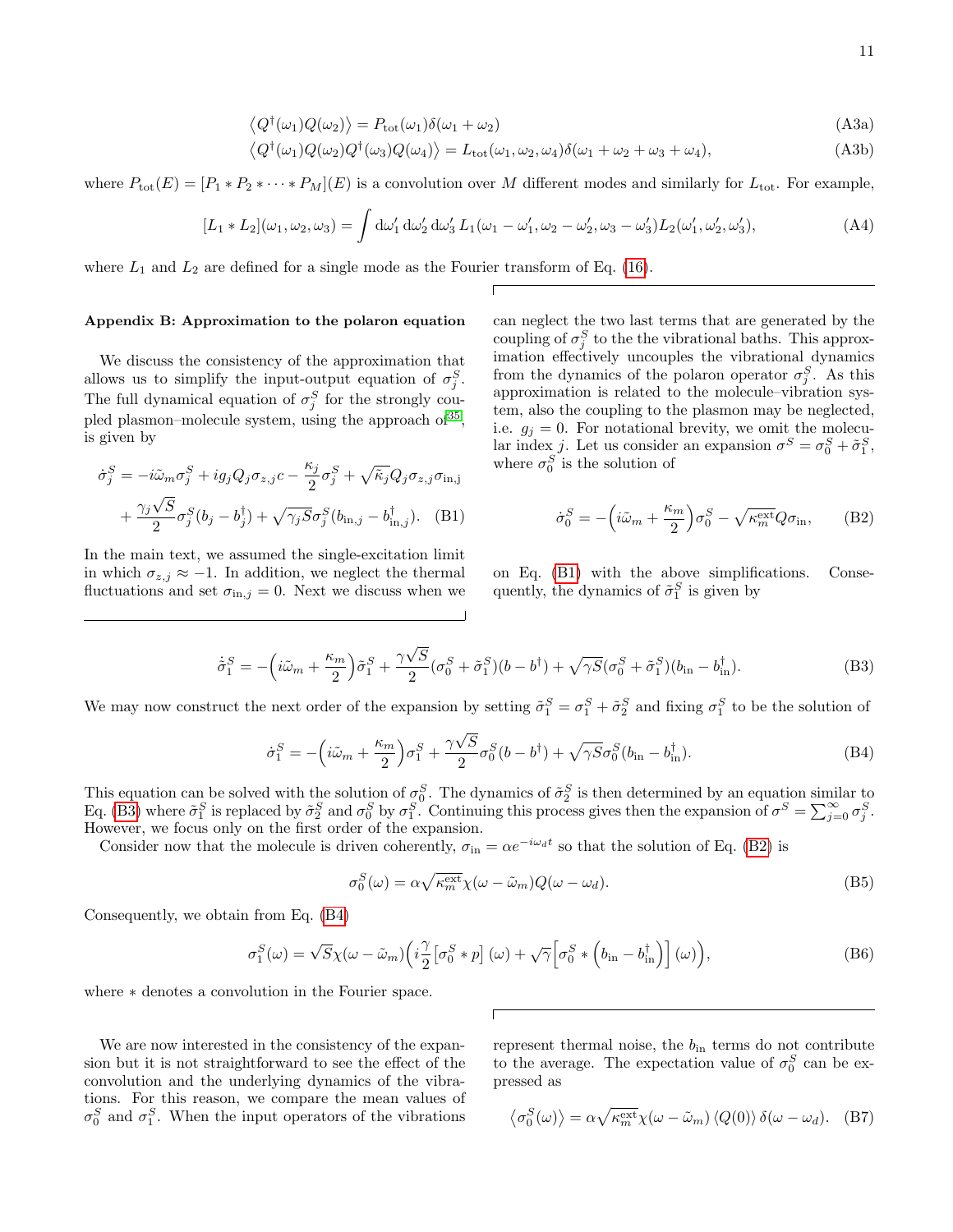For a thermal ensemble  $\langle Q(0) \rangle = \exp(-S(n_{\text{th}} + \frac{1}{2}))$ . In the calculation of the average of  $\sigma_1^S$  we need the generalized Wick theorem to write

$$
S \langle p^n(t)p(0) \rangle = nJ(t) \langle p^{n-1}(t) \rangle \tag{B8}
$$

where  $J(t)$  is the function defined in Eq. [\(12\)](#page-3-5) and we define its Fourier transform by  $J(t) = \int d\omega e^{-i\omega t} J(\omega)$ . We obtain

$$
\langle \sigma_1^S(\omega) \rangle = \frac{\gamma}{2} \alpha \sqrt{\kappa_m^{\text{ext}}} \chi(\omega - \tilde{\omega}_m) \left[ \int d\omega' \chi(\omega' + \omega_d - \tilde{\omega}_m) J(\omega') \right] \langle Q(0) \rangle \delta(\omega - \omega_d)
$$
  

$$
= \frac{\gamma}{2} \left[ \int d\omega' \chi(\omega' + \omega_d - \tilde{\omega}_m) J(\omega') \right] \langle \sigma_0^S(\omega) \rangle \equiv \mathcal{C} \langle \sigma_0^S(\omega) \rangle.
$$
 (B9)

Now we have a necessary condition for the consistency of the simplification: The parameter  $\mathcal C$  should be small compared to unity for the expansion to be sensible. It can be estimated by using the same approximation in Eq. [\(19\)](#page-4-5) as in the  $\gamma = 0$  calculation. Then (denoting  $\Delta = \omega_d - \tilde{\omega}_m$ )

$$
C = \frac{\gamma S}{2} [(n_{\rm th} + 1)\chi(\omega_v + \Delta) + n_{\rm th}\chi(-\omega_v + \Delta)] \stackrel{\Delta = -\omega_v}{\approx} \frac{\gamma S}{\tilde{\kappa} + \gamma S} \frac{n_{\rm th} + 1}{2}.
$$
 (B10)

In the last approximation we have written the renormalized linewidth  $\kappa_m$  in terms of the bare linewidth of the molecule  $\tilde{\kappa}$  and neglected the smaller term  $\chi(-2\omega_v)$ for clarity. Now, it is clear that the consistency of the approximation is related to the temperature and the linewidths. This condition is always fulfilled when  $n_{th} < 1$  or alternatively  $\frac{\omega_v}{k_B T} > \ln(2) \approx 0.69$ . It should be remembered that this is only a crude estimate and larger values of  $\gamma$  can diminish the value of C.

## <span id="page-11-10"></span>Appendix C: Correspondence to experiments

In the experimental Kretschmann setup a prism is used together with white light to excite the plasmons. The angle  $\theta$  of incoming light with respect to the normal of the interface then determines the plasmon eigenfrequency  $\omega_c$ . In our model, which is based on a coherent single frequency driving at  $\omega_d$ , we can introduce a distribution  $\rho(\omega_d)$  for light intensity. Then we can relate our theoretical model to the observed spectra by an integral relation

$$
S_{s/p,obs}^{T/R}(\omega) = \int d\omega_d \,\rho(\omega_d) S_{s/p}^{T/R}(\omega; \omega_d). \tag{C1}
$$

The distribution  $\rho(\omega_d)$  can include features of the driving light as well as the prism that couples the light to the interface. We can generally divide the theoretical spectrum into elastic and inelastic part by  $S_{s/p}^{T/R}(\omega;\omega_d)$  =  $S_{\rm el}\delta(\omega-\omega_d) + S_{\rm inel}(\omega;\omega_d)$ . Now, if we assume that the distribution of light is uniform and its bandwidth large compared to the plasmonic linewidth  $\kappa$  we have

$$
S_{s/p,obs}^{T/R}(\omega) = S_{\text{el}}(\omega) + \int d\omega_d S_{\text{inel}}(\omega; \omega_d). \tag{C2}
$$

The inelastic contribution is due to vibrations and molecular fluorescence (i.e. the function  $F(\omega \neq \omega_d)$ ). In the fit for Fig. [5,](#page-8-0) we disregard the contribution from  $S_{\text{inel}}$ , because its main body is clearly separated from the elastic emission coming around the polariton frequencies.

- <span id="page-11-0"></span> $<sup>1</sup>$  G. Rempe, H. Walther, and N. Klein, Phys. Rev. Lett.</sup> 58, 353 (1987).
- <span id="page-11-1"></span><sup>2</sup> C. Weisbuch, M. Nishioka, A. Ishikawa, and Y. Arakawa, Phys. Rev. Lett. 69, 3314 (1992).
- <span id="page-11-2"></span> $3$  P. Törmä and W. L. Barnes, Rep. Prog. Phys. 78, 013901 (2014).
- <span id="page-11-3"></span>X. Yu, Y. Yuan, J. Xu, K.-T. Yong, J. Qu, and J. Song, [Laser Photonics Rev.](http://dx.doi.org/ 10.1002/lpor.201800219) 13, 1800219 (2019).
- <span id="page-11-4"></span> $5$  M. Hertzog, M. Wang, J. Mony, and K. Börjesson, Chem. Soc. Rev. 48, 937 (2019).
- <span id="page-11-5"></span> $6$  B. Munkhbat, M. Wersäll, D. G. Baranov, T. J. Antosiewicz, and T. Shegai, Sci. Adv. 4, eaas9552 (2018).
- <span id="page-11-6"></span>7 J. A. Hutchison, T. Schwartz, C. Genet, E. Devaux, and T. W. Ebbesen, Angew. Chem. Int. Ed. 51, 1592 (2012).
- <span id="page-11-7"></span><sup>8</sup> E. Orgiu, J. George, J. Hutchison, E. Devaux, J. Dayen, B. Doudin, F. Stellacci, C. Genet, J. Schachenmayer, C. Genes, G. Pupillo, P. Samorì, and T. Ebbesen, Nat. Mater. 14, 1123 (2015).
- <span id="page-11-8"></span><sup>9</sup> X. Zhong, T. Chervy, S. Wang, J. George, A. Thomas, J. A. Hutchison, E. Devaux, C. Genet, and T. W. Ebbesen, Angew. Chem. Int. Ed. 55, 6202 (2016).
- <span id="page-11-9"></span> $10\,$  X. Zhong, T. Chervy, L. Zhang, A. Thomas, J. George, C. Genet, J. A. Hutchison, and T. W. Ebbesen, Angew. Chem. Int. Ed. 56, 9034 (2017).